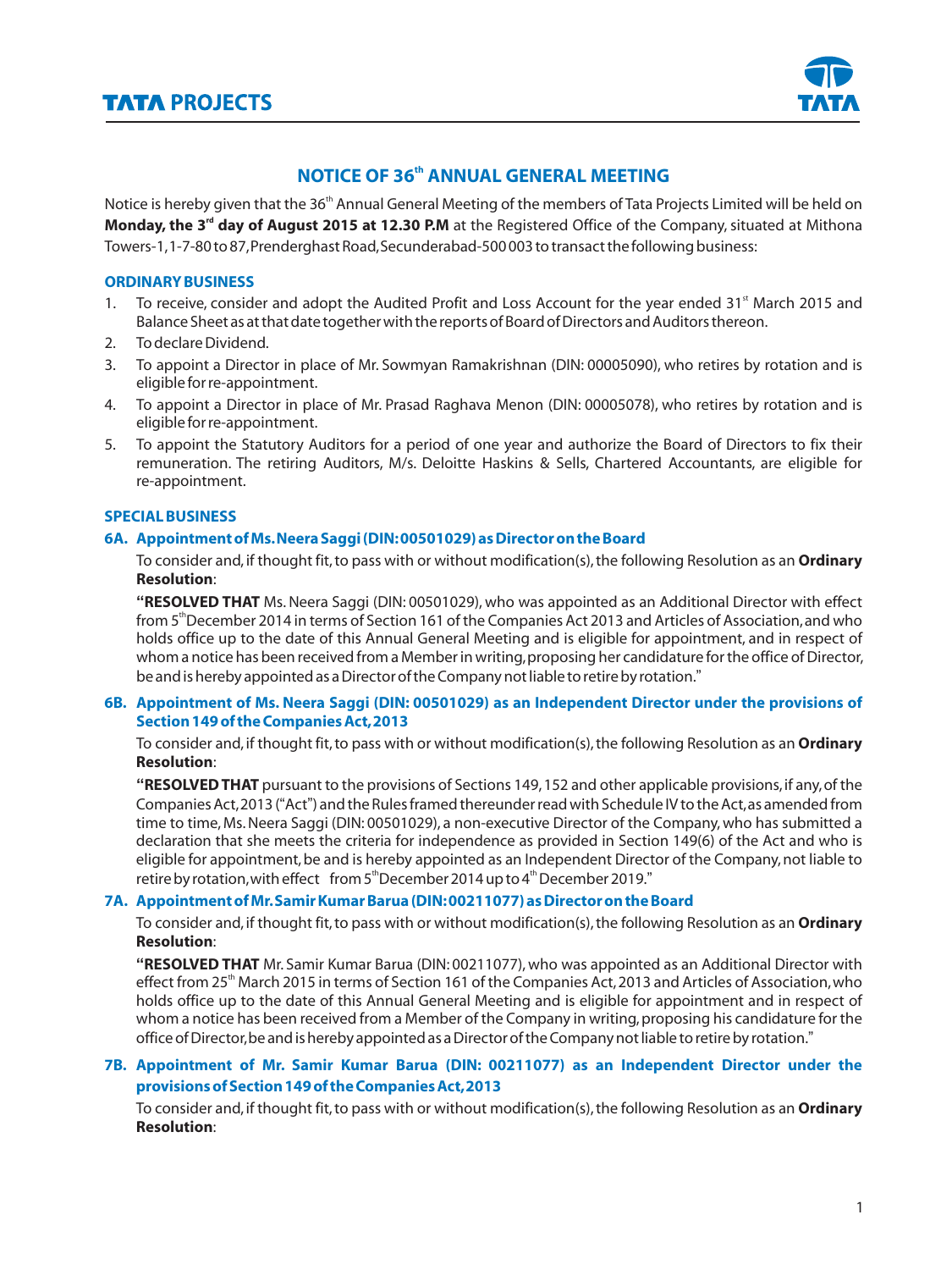**"RESOLVED THAT** pursuant to the provisions of Sections 149,152 and other applicable provisions,if any,of the Companies Act,2013 ("Act") and the Rules framed thereunder read with Schedule IV to the Act,as amended from time to time, Mr. Samir Kumar Barua (DIN: 00211077), a Non-Eexecutive Director of the Company, who has submitted a declaration that he meets the criteria for independence as provided in Section 149(6) of the Act and who is eligible for appointment, be and is hereby appointed as an Independent Director of the Company, not liable to retire by rotation, with effect from  $25<sup>th</sup>$  March 2015 up to  $24<sup>th</sup>$  March 2018."

## **8. Appointment of Mr.Parashuram Ganesh Date (DIN:07133661) as Director on the Board**

To consider and, if thought fit,to pass with or without modification(s),the following Resolution as an **Ordinary Resolution**:

**"RESOLVED THAT** Mr.Parashuram Ganesh Date (DIN:07133661),who was appointed as an Additional Director with effect from 25<sup>th</sup> March 2015 in terms of Section 161 of the Companies Act, 2013 and Articles of Association and who holds office up to the date of this Annual General Meeting, and in respect of whom a notice has been received from a Member in writing, proposing his candidature for the office of a Director, be and is hereby appointed as a Director of the Company liable to retire by rotation."

#### **st 9. Ratification of Remuneration to Cost Auditors for financial year ended 31 March 2016**

To consider and, if thought fit,to pass with or without modification(s),the following Resolution as an **Ordinary Resolution**:

**"RESOLVED THAT** pursuant to provisions of Section 148 and all other applicable provisions of the Companies Act 2013 and the Companies (Audit and Auditors) Rules, 2014 (including any modifications or re-enactment thereof for the time being in force), the Company hereby ratifies the remuneration of  $\bar{\tau}$  85,000/- plus reimbursement of conveyance expenses at actual and service tax as applicable, payable to M/s Sagar & Associates,Cost Accountants,bearing Firm Registration Number 000118,who are re-appointed by the Board of Directors, based on the recommendation of Audit Committee, to carry out audit of Company's cost records in respect of Tower Manufacturing Unit (TMU), Umred, Nagpur for year ending 31<sup>st</sup> March 2016".

*"***RESOLVED FURTHER THAT** for the purpose of giving effect to this resolution, Board be and is hereby authorized to do all such acts, deeds, matters and things as it may in its absolute discretion consider necessary, proper or desirable and to settle any question,difficulty or doubt that may arise in this regard*"*.

#### **10. Commission to the Non-Executive Directors**

To consider and, if thought fit, to pass with or without modification(s), the following Resolution as a **Special Resolution**:

**"RESOLVED THAT** pursuant to provisions of Sections 197,198 and all other applicable provisions, if any, of the Companies Act, 2013, and subject to such approvals as may be necessary,Commission not exceeding 1% (One Percent) per annum of Net Profits of Company computed in accordance with provisions of the Act for each of the five financial years commencing from 1<sup>st</sup> April 2015 be paid to and distributed amongst Non-Executive Directors or some or any of them in such amounts or proportions and in such manner as may be directed from time to time by the Board of Directors."

#### **11A.Borrowing limits of the Company under Section 180 (1)(c) of the Companies Act,2013**

To consider and, if thought fit, to pass with or without modification(s), the following Resolution as a **Special Resolution**:

**"RESOLVED THAT** pursuant to the provisions of Section 180(1)(c) and other applicable provisions, if any,of the Companies Act, 2013, as amended from time to time, the consent of the Company be and is hereby accorded including confirmation of actions taken hitherto,to the Board of Directors of the Company (hereinafter referred to as "the Board" which term shall be deemed to include any Committee of Directors constituted for the purpose),for borrowing from time to time any sum or sums of monies which together with the monies already borrowed by the Company (apart from temporary loans obtained or to be obtained from the Company's bankers in the ordinary course of business) may exceed the aggregate of the paid-up capital and free reserves of the Company, that is to say, reserves not set apart for any specific purposes, provided that the total amount so borrowed by the Board shall not at any time exceed ₹8300 Crore (Rupees eight thousand and three hundred crore only) viz., ₹8000 Crore non- fund based and ₹300 Crore fund based limits."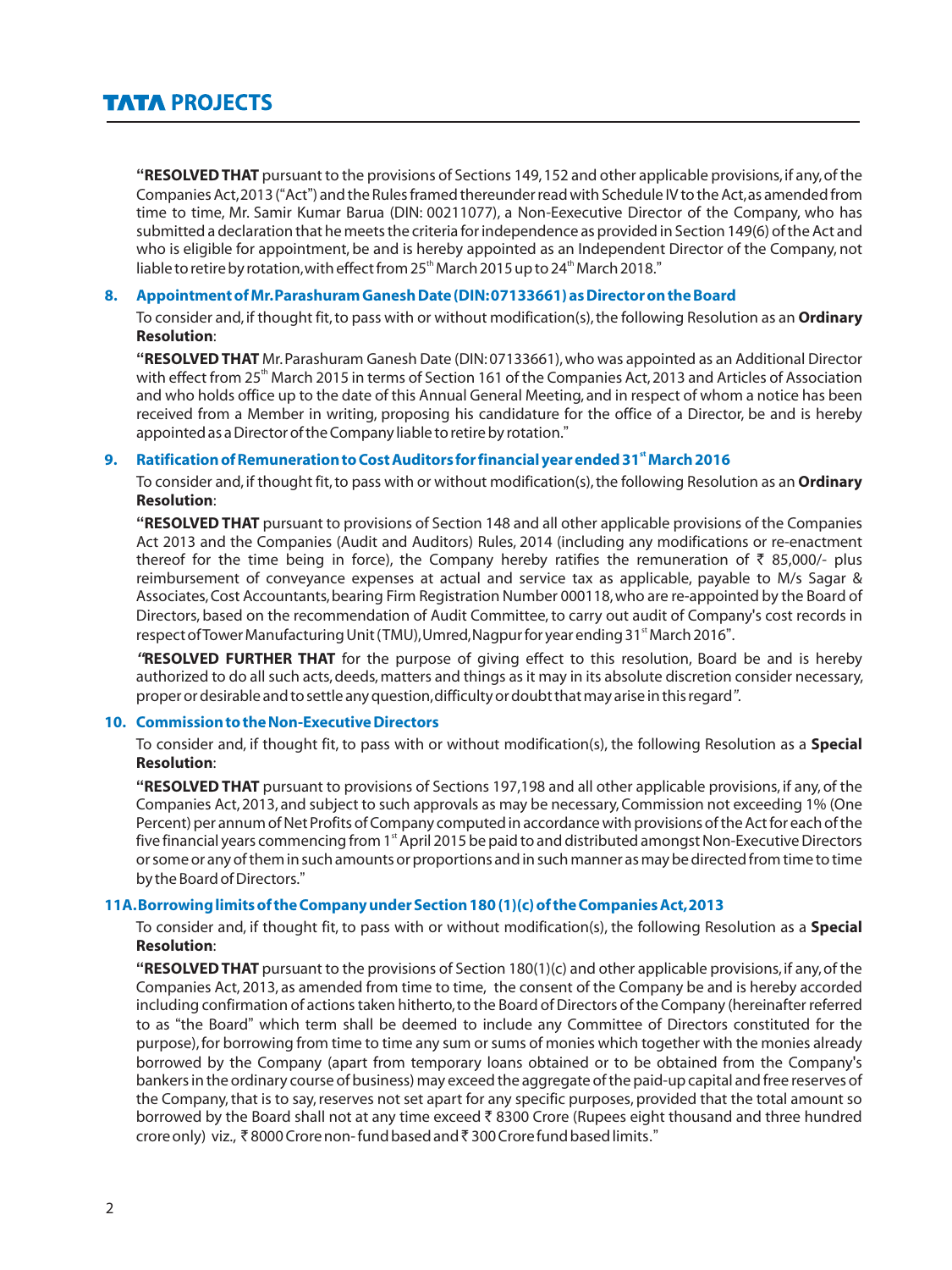

**"RESOLVED FURTHER THAT** for the purpose of giving effect to this resolution the Board be and is hereby authorized to do all such acts, deeds, matters and things as it may in its absolute discretion consider necessary, proper or desirable and to settle any question,difficulty or doubt that may arise in this regard."

#### **11B.Creation of Charges on the movable and immovable properties of the Company,both present and future, in respect of borrowings under Section 180 (1)(a) of the Companies Act,2013**

To consider and, if thought fit, to pass with or without modification(s), the following Resolution as a **Special Resolution**:

**"RESOLVED THAT** pursuant to Section 180(1)(a) and other applicable provisions, if any, of the Companies Act, 2013, as amended from time to time, the consent of the Company be and is hereby accorded including confirmation of actions taken hitherto, to the Board of Directors (hereinafter referred to as "the Board" which term shall be deemed to include any Committee of Directors constituted for the purpose) to create such mortgage, charge, hypothecation, transfer, sell and / or otherwise dispose of all or any part of the immoveable and moveable properties of the Company wherever situated, present and future, and in such manner as the Board may deem fit,together with the power to take over the substantial assets of the Company in certain events in favour of banks/financial institutions, other investing agencies and trustees for the holders of debentures/bonds/other instruments to secure rupee/foreign currency loans and/ or the issue of debentures/bonds whether partly/fully convertible or non-convertible (herein collectively referred to as "Loans") provided that the total amount of loans together with the interest thereon, additional interest, compound interest, liquidated damages, commitment charges, premia on pre-payment or redemption, costs, charges,expenses and all other monies payable by the Company in respect of the said Loans,shall not at any time exceed ₹8300 Crore (Rupees eight thousand and three hundred crore only) viz., ₹8000 Crore non- fund based and ₹300 Crore fund based limits"

*"*RESOLVED FURTHER THAT for the purpose of giving effect to this resolution the Board be and is hereby authorized to do all such acts, deeds, matters and things as it may in its absolute discretion consider necessary, proper or desirable and to settle any question,difficulty or doubt that may arise in this regard*"*.

#### **12A.Entering in to Memorandum of Understanding with Artson Engineering Limited**

To consider and, if thought fit, to pass with or without modification(s), the following Resolution as a **Special Resolution**:

"**RESOLVED THAT** pursuant to the provisions of Section 188 of the Companies Act 2013 and the Companies (Meetings of Board and its Powers) Rules 2014, for the time being in force (including any modification(s) or amendment(s) as may be enacted from time to time), approval be and is hereby accorded for execution of Memorandum of Understanding (MoU) by and between the Company and Artson Engineering Limited (AEL),a subsidiary and related party of the Company, inter alia for the transactions to be entered, more particularly detailed in the MoU, a copy whereof is placed before the meeting, initialed by Chairman for the purpose of identification, effective from date of execution and that the terms and conditions be binding on the parties thereto".

**"RESOLVED FURTHER THAT** the Board or its delegated authority be and is hereby authorized to take all such steps,as may be necessary,proper and expedient to give effect to the foregoing Resolution".

#### **12B.Waiver of interest accrued and receivable from Artson Engineering Limited**

To consider and, if thought fit, to pass with or without modification(s), the following Resolution as a **Special Resolution**:

"**RESOLVED THAT** pursuant to the applicable provisions, if any of the Companies Act 2013, (including any modification(s)or amendment(s) as may be enacted from time to time) approval be and is hereby accorded to continue waiver of interest receivable from Artson Engineering Limited, Subsidiary Company, accrued till 31<sup>st</sup> March 2015 and all future interest receivables by the Company till conversion of such loans and Inter Corporate Deposits (ICDs) into 4 % Optionally Convertible Cumulative Redeemable Preference Shares (OCCRPS) pursuant to the order as may be passed by the Hon'ble Board for Industrial and Financial Reconstruction (BIFR) or such other competent authority".

**"RESOLVED FURTHER THAT** the Board or its delegated authority be and is hereby authorized to take all such steps,as may be necessary,proper and expedient to give effect to the foregoing Resolution".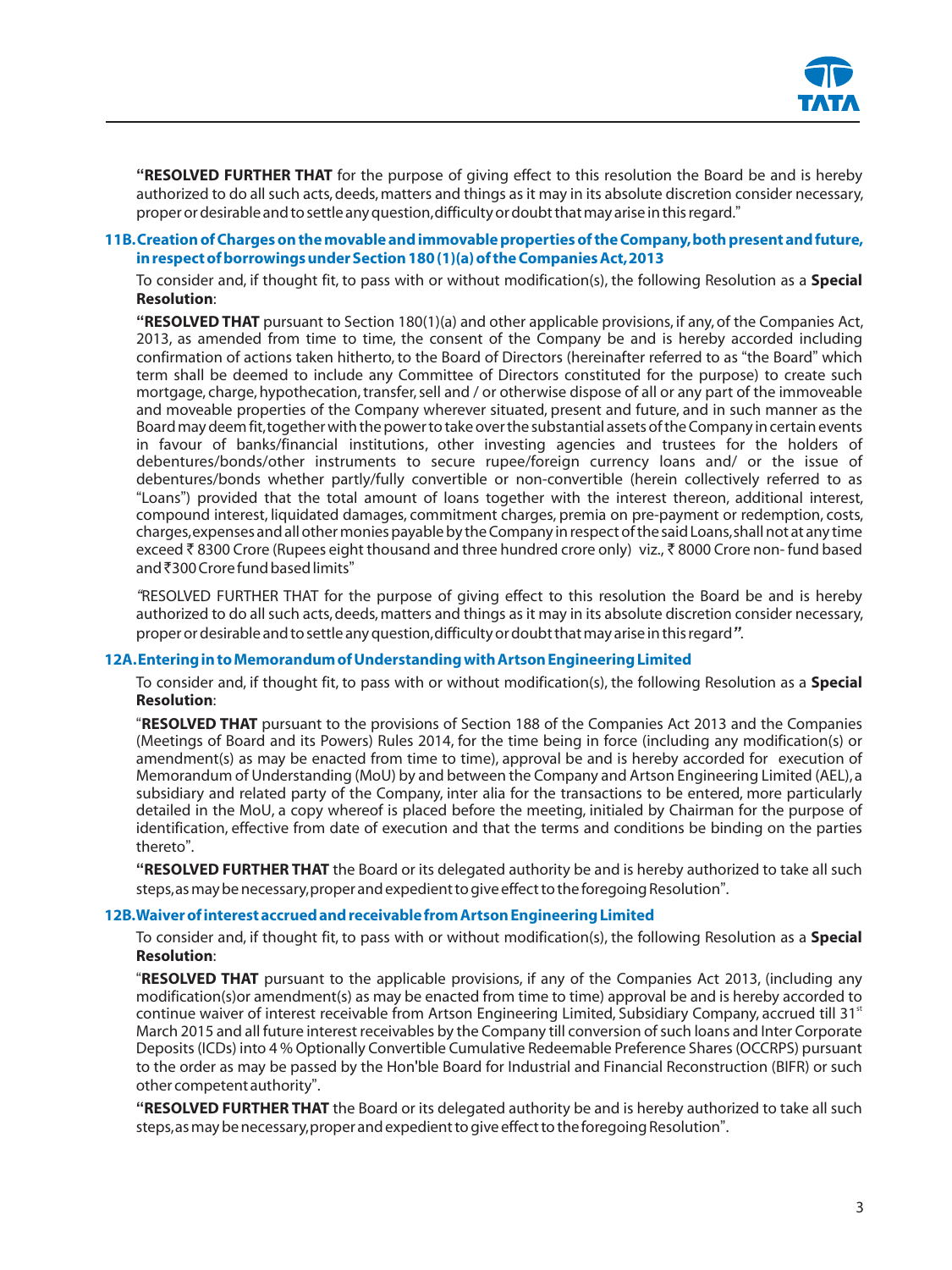#### **13. Amendment of Articles of Association**

To consider and, if thought fit, to pass with or without modification(s), the following Resolution as a **Special Resolution**:

"**RESOLVED THAT** pursuant to the provisions of Sections 5 and 14,and other applicable provisions,if any,of the Companies Act, 2013, (including any amendments to or re-enactment thereof), Rules made thereunder, and such other approvals, consents, permissions sanctions as may be necessary, the regulations of the Company, presently contained in the Articles of Association of the Company be altered with the regulations as contained in the amended and restated Articles of Association of the Company, a copy of which submitted to this meeting, duly initialed by the Chairman for the purpose of identification, which incorporate the provisions of the Shareholders Agreement dated March 26,2015 amongst the Tata Capital Limited,Omega TC Holdings Pte. Ltd., Tata Sons Limited, The Tata Power Company Limited, Tata Chemicals Limited, Voltas Limited, Tata Industries Limited and the Company, the draft of the restated Articles of Association of the Company be and is hereby approved and adopted as the Articles of Association of the Company in substitution for,and to the exclusion of all the existing Articles thereof."

#### **14. Appointment of Mr.Padmanabh Sinha (DIN:00101379) as Director on the Board**

To consider and if thought fit, to pass, with or without modification, the following resolution as an **Ordinary Resolution:**

"**RESOLVED THAT** pursuant to the provisions of Section 152, 161 and any other applicable provisions of the Companies Act, 2013 and any rules made thereunder read with Schedule IV of the Act, Mr. Padmanabh Sinha **(DIN:00101379)** in respect of whom the Company has received a notice in writing from Tata Capital Limited and Omega TC Holdings Pte Ltd, members of the Company proposing the candidature of Mr. Padmanabh Sinha for the office of Director of the Company on behalf of Tata Capital Limited and Omega TC Holdings Pte. Ltd., in accordance with the Shareholders Agreement dated March 26, 2015 amongst the Tata Capital Limited,Omega TC Holdings Pte.Ltd.,Tata Sons Limited,The Tata Power Company Limited,Tata Chemicals Limited,Voltas Limited, Tata Industries Limited and the Company, be and is hereby elected and appointed as a Non-Executive Director, whose period of office shall be liable to determination by retirement of Directors by rotation."

#### **NOTES:**

A member of the Company entitled to attend and vote at the meeting is entitled to appoint a proxy to attend and vote instead of himself on a poll and a proxy need not be a member of the Company. Proxies in order to be effective must be received at the Company's Registered Office not less than 48 hours before the meeting.

Members are requested to note that a person can act as a proxy on behalf of members not exceeding fifty and holding in the aggregate not more than 10% of the total share capital of the Company carrying voting rights.In case a proxy is proposed to be appointed by a member holding more than 10% of the total share capital of the company carrying voting rights,then such proxy shall not act as a proxy for any other person or shareholder.

Corporate members intending to send their authorized representative to attend the Annual General Meeting are requested to send a certified copy of the Board Resolution authorizing the representative to attend and vote on their behalf at the meeting.

If Dividend on shares as recommended by the Directors is approved at the meeting,the payment will be made to all the beneficial owners in respect of shares held in electronic form, as per the data, as may be made available by the Depositories/ RTA as of the close of business hours on 18th May 2015.

The Annual Report for 2014-15 along with the Notice convening 36th Annual General Meeting,is also available on the Company's **website www.tataprojects.com.**

Relevant explanatory statements pursuant to Section 102 of the Companies Act 2013 is annexed here to.

By Order of the Board of Directors

Dated:6<sup>th</sup> July 2015

## **Registered Office:**

Mithona Towers-1, 1-7-80 to 87 **Dr. A. Raja Mogili** Prenderghast Road, Secunderabad-500 003 Company Secretary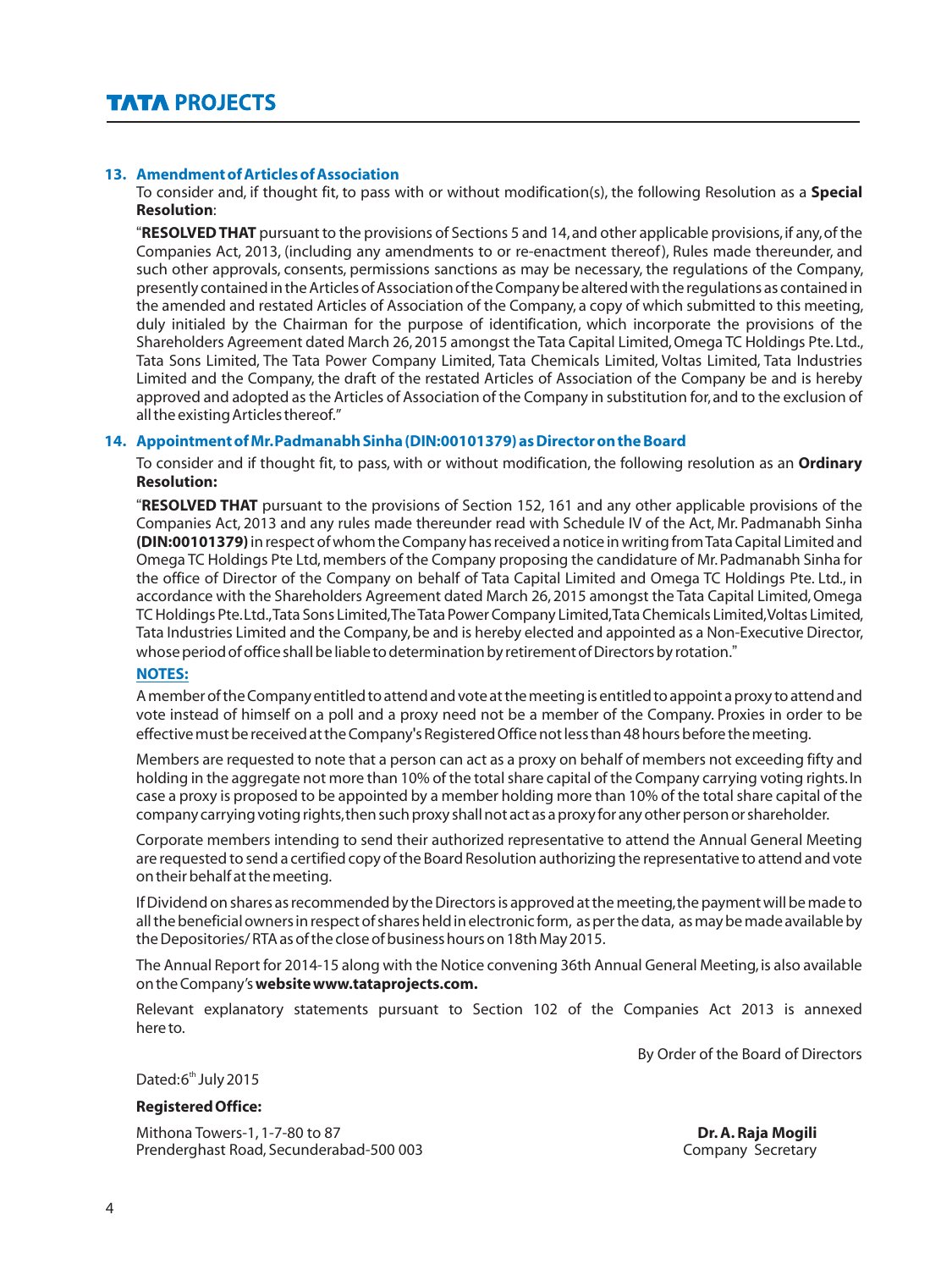

#### **EXPLANATORY STATEMENT**

Pursuant to Section 102 of the Companies Act 2013 (the Act), the following Explanatory Statement sets out material facts relating to Special Business mentioned in the accompanying Notice dated 6th July, 2015 and should be taken as forming part of the said Notice.

#### **ITEM NO.6A Appointment of Ms.Neera Saggi (DIN:00501029) as Director on the Board &**

## **ITEM NO.6B Appointment of Ms.Neera Saggi (DIN:00501029) as Independent Director under the provisions of Section 149 of the Companies Act,2013**

Ms. Neera Saggi, was appointed as an Additional Director (Non-Executive and Independent) of the Company by the Board of Directors with effect from 5<sup>th</sup> December 2014. Pursuant to the provisions of Section 161 of the Act and the Articles of Association, Ms. Neera Saggi holds office till the date of ensuing Annual General Meeting,but is eligible for appointment.The Company has received a notice in writing under Section 160 of the Act from a Member of the Company proposing Ms.Neera Saggi,as a candidate for the office of Director.

Ms. Neera Saggi holds Master's Degree in Business Administration, International Center of Public Enterprise, Ljubljana, Slovenia, (Sponsored by Government of India - UNDP), and also holds Master's Degree in English Literature, Delhi University.Joined the Indian Administrative Services in the year 1980 and continued till 2008,then she opted for the Voluntary Retirement Scheme at a designation of Senior Principal Secretary. During her tenure as an Indian Administrative Service Officer, held important positions like Development Commissioner, SEEPZ, SEZ of Western India, including additional charge of Gujarat and Kandla Special Economic Zone; Deputy Chairperson, JNPT, Navi Mumbai; Secretary to the Governor of West Bengal etc., In the year 2008 she joined L&T Seawoods Private Limited as CEO.During 2013-14 she was the first Women to be elected in 177 years,as President of the Bombay Chamber of Commerce and Industry. Founder and Chairperson, Fempower, an association of Business and entrepreneurial women of the Bombay Chamber of Commerce and Industry.Permanent invitee to the National Managing Committee of the Indian Cancer Society (ICS). She is the Women Director on Companies like Swaraj Automotives Limited, IL & FS Financial Services Limited,RPG Life Sciences Limited and Tata Companies like TCE and TRIL etc.,

As per the provisions of Section 149 of the Companies Act, 2013 ("Act"), an Independent Director shall hold office for a term up to five consecutive years on the Board of a Company and is not liable to retire by rotation. Ms. Neera Saggi has given a declaration to the Board that she meets the criteria of independence as provided under Section 149 (6) of the Act.

The matter regarding appointment of Ms. Neera Saggi as an Independent Director was placed before the Nomination and Remuneration Committee,which recommended her appointment as an Independent Director up to 4<sup>th</sup> December 2019.

In the opinion of the Board, Ms. Neera Saggi fulfills the conditions specified in the Act and the Rules made thereunder for appointment as an Independent Director and she is independent of management. The Board has formed an opinion that Ms. Neera Saggi possesses requisite skills and knowledge and it would be in the interests of the Company to appoint Ms. Neera Saggi, Director as an Independent Director of the Company.

In compliance with the provisions of Section 149 read with Schedule IV of the Act, appointment of Ms. Neera Saggi as an Independent Director is now being placed before the Members at the Annual General Meeting for their approval.

The terms and conditions of appointment of Independent Director shall be open for inspection by the members at the Registered Office during normal business hours on any working day of the Company.

Ms.Neera Saggi is not related to any other Director of the Company.

Ms. Neera Saggi is interested and concerned in the Resolution mentioned at Item No. 6A & 6B of the Notice. Other than Ms. Neera Saggi, no other Directors, Key Managerial Personnel or their respective relatives are concerned or interested in the Resolutions mentioned at Item Nos.6A & 6B of the Notice.

The Directors recommend the resolutions for approval by the members.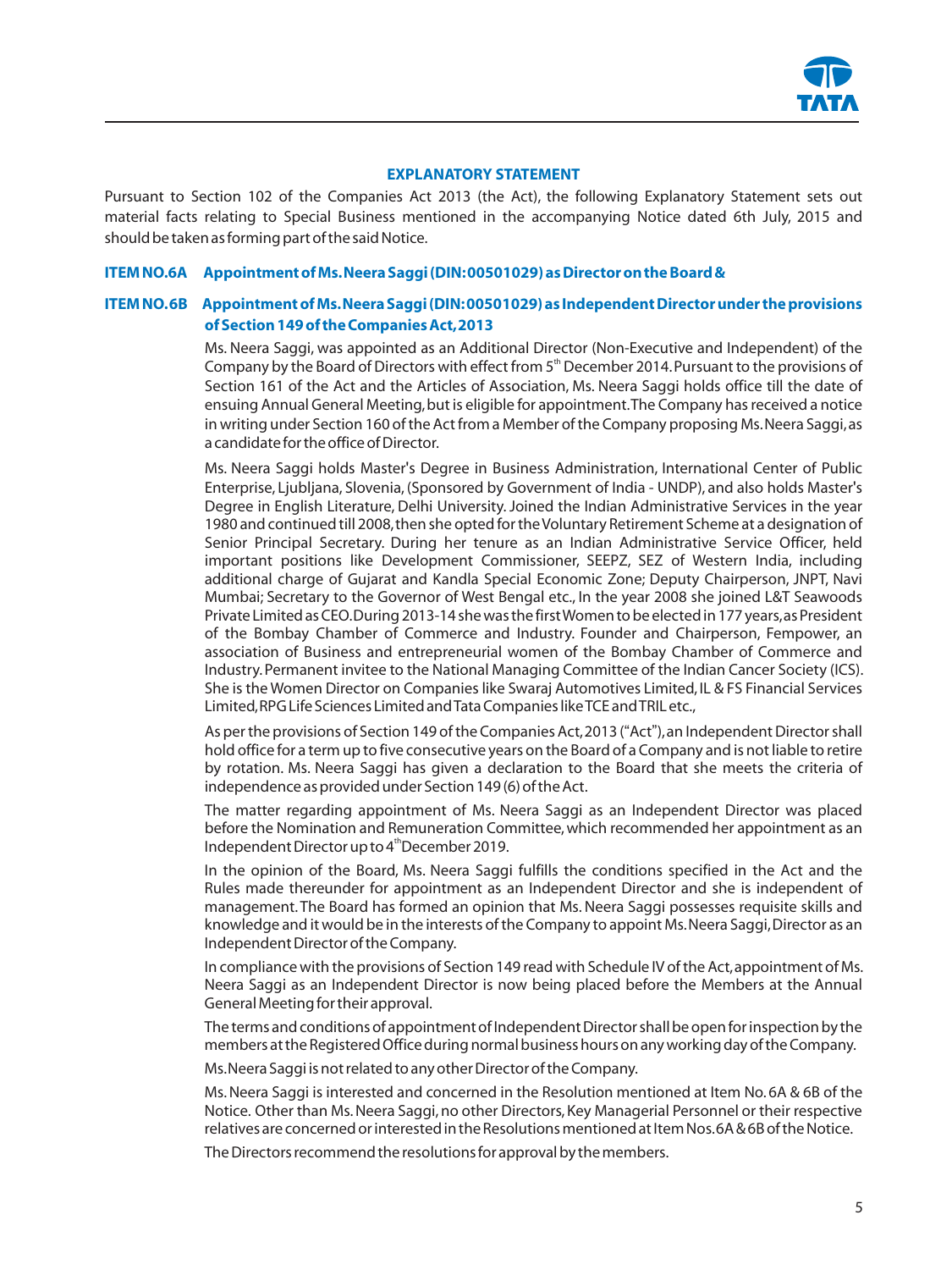# **Item No.7A Appointment of Mr.Samir Kumar Barua (DIN:00211077) as Director on the Board &**

## **ITEM NO.7B Appointment of Mr.Samir Kumar Barua (DIN:00211077) as an Independent Director under the provisions of Section 149 of the Companies Act,2013**

Mr.Samir Kumar Barua,was appointed as an Additional Director (Non-Executive and Independent) of the Company by the Board of Directors with effect from 25<sup>th</sup> March 2015. Pursuant to provisions of Section 161 of the Act and Articles of Association, Mr. Samir Kumar Barua holds office till the date of ensuing Annual General Meeting,but is eligible for appointment.The Company has received a notice in writing under Section 160 of the Act from a Member of the Company proposing Mr. Samir Kumar Barua,as a candidate for the office of Director.

Mr.Samir Kumar Barua holds Masters Degree of Technology in Industrial Engineering and Operations Research, IIT Kanpur and also a Doctorate in Business Management, IIM Ahmedabad. Since 1980 to November 2007 he was a faculty member of IIMA (Professor since 1986) and thereafter served as a Director of IIMA from November 2007 to March 2013. His academic and professional pursuits cut across several disciplines; specific areas of interest include capital markets, portfolio theory, international finance, operations research and sciences, applied statistics, operations management, management information and control systems, corporate governance, corporate strategy and leadership. He taught courses in these areas at IIM, Ahmedabad, India and as a visiting professor of academic institutions in several other Countries - USA,Netherlands and Singapore.He has also taught extensively in National and International Executive Training Programs.He has authored over 180 (One Hundred Eighty)papers/articles that have been published/ presented in National and International academic and business journals/ publications and conferences. He has co-authored two books: Portfolio Management; and The Great Indian Scam; story of the missing  $\bar{\tau}$  4000 crore.

He has been associated with the Indian Financial and Banking sector for over two decades and the petroleum sector for over a decade and a half. He prepared policy papers for the Finance Minister; Ministry of Finance, Ministry of Human Resource Development, Ministry of Information and Broadcasting, Ministry of Petroleum and Natural Gas - Government of India; Reserve Bank of India (RBI); Securities Exchange Board of Indian (SEBI) in the areas of banking and capital markets.He has served as member of several policy making committees set up by the Government including those on Reforms of Indian Capital Markets; Reforms of the Media Sector; Pricing of Petroleum Products. He was member of the Committee set up by Federation of Indian Chamber of Commerce and Industries (FICCI) for preparing a Report on Reforms of Stock Exchanges. That apart, he was a member on the Board of NMDC, IOCL, SBI Mutual Fund, BPCL, STCI and ONGC etc. Currently he is a Director on many Boards like Axis Bank, IOTL, Torrent Power and Prasar Bharti etc., Thus he has got vast academic excellence and varied Industry experience.

As per the provisions of Section 149 of the Companies Act,2013 ("Act"),an Independent Director may hold office for a term up to a maximum of five consecutive years on the Board of a company and is not liable to retire by rotation.Mr.Samir Kumar Barua has given a declaration to the Board that he meets the criteria of independence as provided under Section 149 (6) of the Act.

The matter regarding appointment of Mr.Samir Kumar Barua as an Independent Director was placed before the Nomination and Remuneration Committee, which recommended his appointment as an Independent Director up to 24<sup>th</sup> March 2018.

In the opinion of the Board, Mr. Samir Kumar Barua fulfills the conditions specified in the Act and the Rules made thereunder for appointment as an Independent Director and he is independent of the management.The Board has formed an opinion that Mr.Samir Kumar Barua possesses requisite skills and knowledge and it would be in the interests of the Company to appoint Mr. Samir Kumar Barua, Director as an Independent Director of the Company.

In compliance with the provisions of Section 149 read with Schedule IV of the Act, the appointment of Mr. Samir Kumar Barua as an Independent Director is now being placed before the Members at the Annual General Meeting for their approval.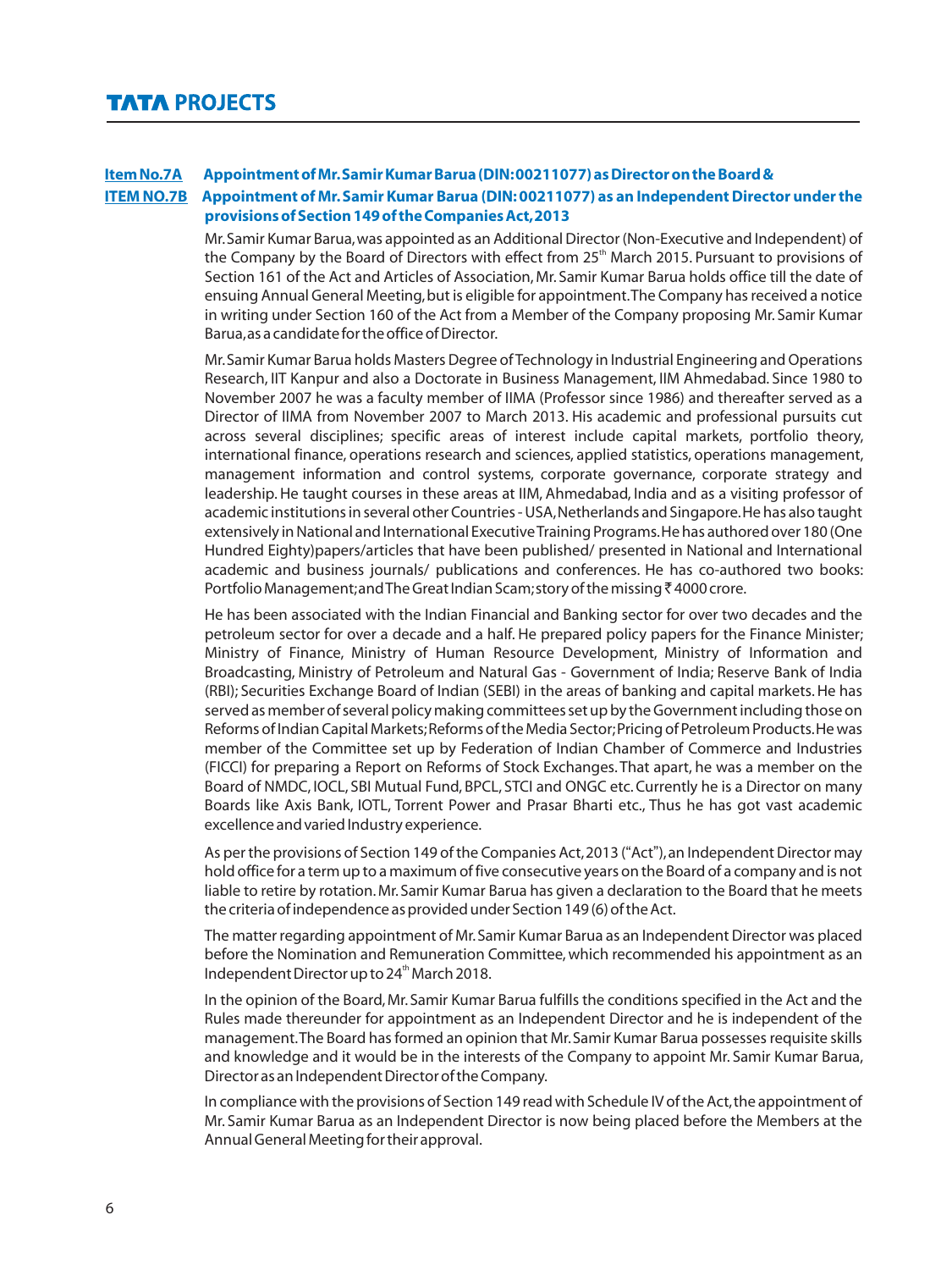

The terms and conditions of appointment of Independent Director shall be open for inspection by the members at the Registered Office during normal business hours on any working day of the Company. Mr.Samir Kumar Barua is not related to any other Director of the Company.

Mr.Samir Kumar Barua is interested and concerned in the Resolution mentioned at Item No.7A & 7B of the Notice. Other than Mr.Samir Kumar Barua,no other Directors,Key Managerial Personnel or their respective relatives are concerned or interested in the Resolutions mentioned at Item Nos.7A & 7B of the Notice.

The Directors recommend the resolutions for approval by the members.

#### **ITEM NO.8 Appointment of Mr.Parashuram Ganesh Date (DIN:07133661) as Director on the Board**

Mr.Parashuram Ganesh Date was appointed as an Additional Director by the Board of Directors with effect from  $25<sup>th</sup>$  March 2015 in accordance with the provisions of Section 161 of the Companies Act, 2013 and the Articles of Association of the Company and he holds office up to the date of the ensuing Annual General Meeting.In this regard,the Company has received request in writing from a member of the company proposing his candidature for appointment as Director of the Company.

Mr. Parashuram Ganesh Date is a Chartered Accountant with Tax Planning, Management Audit and MIS as major Subjects. He worked in various industries including as Chief Financial Controller and presently he is the Chief Risk Officer, Internal Auditor and Chief Ethics Counsellor of The Tata Power Company Limited. He has vast experience spanning over 34 years especially in Internal Audit, Risk Management and Tata Business Excellence Model (TBEM) in Tata Group Companies.

The matter regarding appointment of Mr. Parashuram Ganesh Date as Director was placed before Nomination and Remuneration Committee, which recommends his appointment as Director. On such recommendation,the Board approved his appointment as an Additional Director.

Mr.Parashuram Ganesh Date is not related to any other Director of the Company.

None of the Directors/ Key Managerial Personnel of the Company/ their relatives except Mr.Parashuram Ganesh Date are in any way concerned or interested,financially or otherwise in the resolution.

The Directors recommend the resolution for approval by the members.

#### **ITEM NO.9** Remuneration to Cost Auditors for financial year ended 31<sup><sup>t</sup></sup> March 2016

The Board has approved the re-appointment of M/s Sagar & Associates, Cost Accountants bearing Firm Registration Number 000118, to conduct the audit of cost records in respect of Tower Manufacturing Unit (TMU), Umred, Nagpur for the year ending 31 March 2016 at a fee of Rs 85,000/with reimbursement of conveyance expenses at actual and service tax as applicable.

In accordance with provisions of Section 148 of the Companies Act 2013 and the Companies (Audit and Auditors) Rules, 2014, remuneration payable to the cost auditors has to be ratified by shareholders of the Company.

Accordingly consent of the members is sought for passing an ordinary resolution as set out at item no 9 of the notice for ratification of remuneration payable to Cost Auditors for the financial year ending  $31<sup>st</sup>$  March 2016.

None of the Directors/ Key Managerial Personnel of the Company/ their relatives are in, anyway concerned or interested,financially or otherwise,in the resolution set out at item no 9 of the notice.

The Directors recommend the resolution for approval by the members.

## **ITEM NO.10 Payment of Commission to the Non-Executive Directors**

At the 31<sup>st</sup> Annual General Meeting of the Company held on 26<sup>th</sup> June 2010, a Special Resolution was passed pursuant to Section 309 (4) of the Companies Act, 1956, providing for payment of commission not exceeding 1% per annum of the Net Profits of the Company to the Non-Executive Directors, computed in accordance with the provisions of the Act, for each financial year for a period of 5 years commencing from 1<sup>st</sup> April 2010.

Pursuant to the provisions of Section 197 & 198 of the Companies Act 2013,a Special Resolution needs to be passed by the Shareholders for payment of commission, which shall not remain in force for a period of more than Five years, but may be renewed from time to time by a Special Resolution for a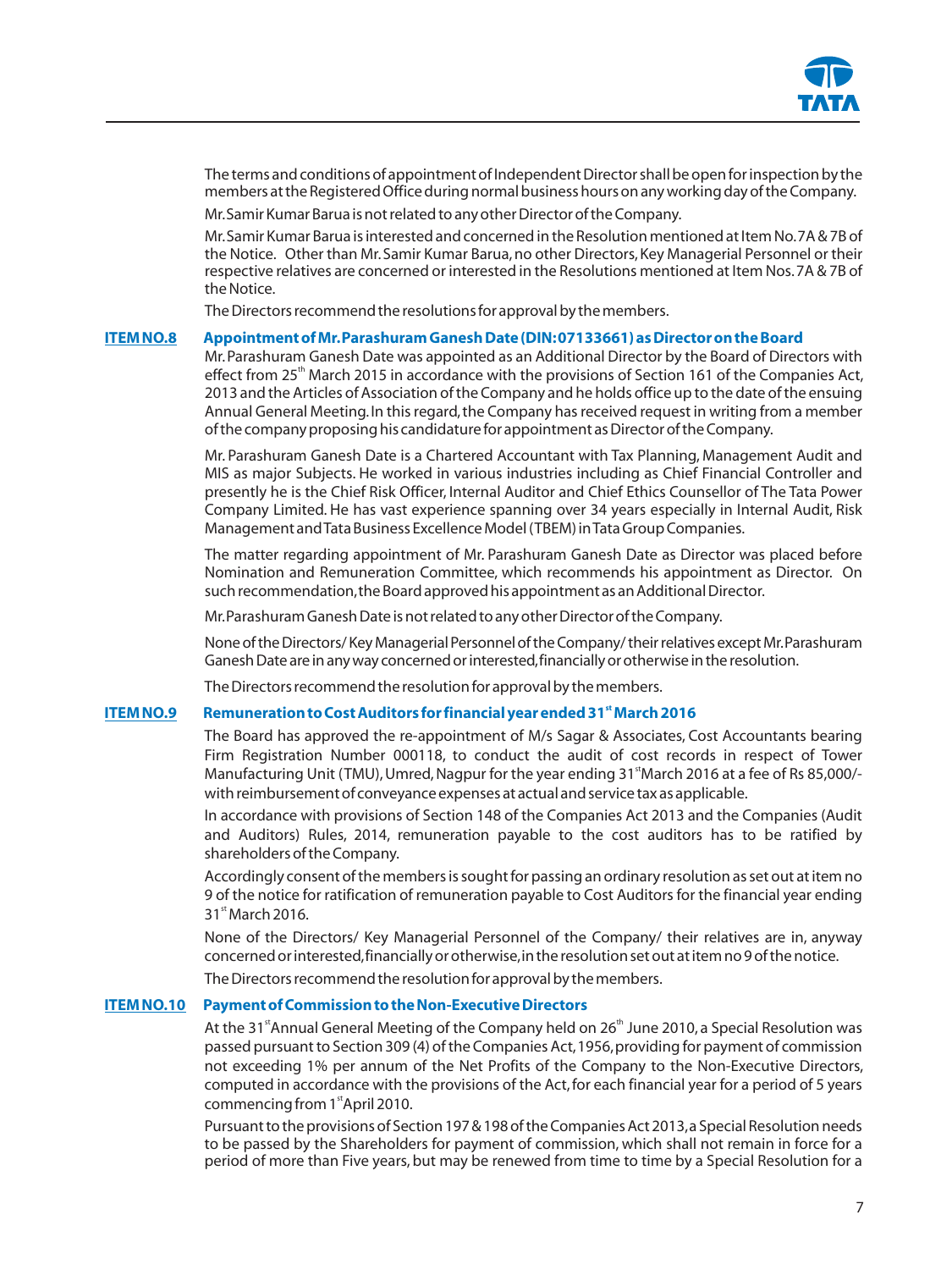further period of not more than Five years at a time. The Special Resolution is accordingly being proposed for approval by the Members of the Company for payment of commission to Non-Executive Directors with effect from 1<sup>st</sup> April 2015 for a period of 5(five) financial years.

All the Directors except Mr.Vinayak K Deshpande, Managing Director/ Key Managerial Personnel of the Company/ their relatives are deemed to be interested in this Special Resolution.

The Directors recommend the resolution for approval by the members.

#### **ITEM NO.11A Borrowing limits of the Company under Section 180 (1)(c) of the Companies Act,2013 &**

## **ITEM NO.11B Creation of Charges on the movable and immovable properties of the Company,both present and future,in respect of borrowings under Section 180 (1)(a) of the Companies Act,2013**

The members in their 34<sup>th</sup> AGM dated 6<sup>th</sup> September 2013 *interalia*, accorded consent for enhancement in Company's borrowing limits to  $\bar{z}$  8300 Crore (Rupees eight thousand and three hundred crore only) viz.,  $\bar{\tau}$  8000 Crore non- fund based and  $\bar{\tau}$  300 Crore fund based limits as per the provisions of Section 293(1)(a) and Section 293(1)(d) of the Companies Act, 1956 ("Old Act") and hypothecation/creation of charge on assets of the Company from time to time.

Subsequently, the corresponding provisions of Section 180 of the Companies Act 2013 ("New Act") came into force on  $12<sup>th</sup>$  September 2013. Thereafter, the Ministry of Corporate Affairs (MCA) had vide General Circular No 32/2014 dated 23 $<sup>rd</sup>$  July 2014 clarified that the resolutions approved under the</sup> Companies Act 1956 during the period from  $1<sup>*</sup>$  September 2013 to 31 $<sup>*</sup>$  March 2014 can be</sup> implemented in accordance with provisions of the Old Act notwithstanding the repeal of the resolution relevant provision subject to the conditions (a) that the implementation of the resolution actually commenced before 1<sup>st</sup> April 2014; and (b)that this transitional arrangement will be available for upto expiry of one year from the passing of the resolution or six months from the commencement of the corresponding provision in New Act whichever is later.

The notice convening 35<sup>th</sup> AGM on 31<sup>st</sup> July 2014 was issued on 21<sup>st</sup> July 2014 i.e.,prior to the issue of the clarification of MCA as stated above.

It is pertinent to mention that the limits of borrowings remain unchanged and the proposal to hypothecate /create charge on assets of the Company is to meet the requirements under the New Act only.

None of the Directors/ Key Managerial Personnel of the Company/ their relatives are in, any way concerned or interested,financially or otherwise,in the resolution set out at item no 11A of the notice.

The Directors recommend the resolution for approval by the members.

#### **ITEM NO.12A Entering in to Memorandum of Understanding with Artson Engineering Limited &**

#### **ITEM NO.12B Waiver of interest accrued and receivable from Artson Engineering Limited**

Your Company acquired Artson Engineering Limited (AEL), a sick Company, as per the provisions of Sick Industrial Companies (Special Provisions) Act 1985 pursuant to order dated 18<sup>th</sup> December 2007 of Board for Industrial and Financial Reconstruction (BIFR) under Rehabilitation Scheme. Your Company is a "strategic investor and promoter" as per the BIFR Order with an emphasis in the Order that any shortfall in means of finance shall be met by promoter(TPL) by bringing in interest free unsecured loans from outside. The Sanctioned Scheme also provides that any financial shortfall arising out of the delayed implementation of the schedule or for any other reason shall be met by the Company's promoter without any recourse to Banks or seeking any further relief/ concession from them than what had already been provided for in the scheme.

In course of the revival and as a part of the Sanctioned Scheme,your Company has provided loans and Inter Corporate Deposits (ICDs) amounting to  $\bar{\tau}$  40.30 crore from time to time. Due to continued slowdown in Global and Indian economy (during 2008 to 2011) AEL's financial performance continued to deteriorate incurring further loss and pushing the company's net-worth to  $\bar{\tau}$  (-) 60 crore. At the request of AEL, financial restructuring by converting  $\bar{\tau}$  40.30 crore of loans and ICDs to Optionally Convertible Cumulative Redeemable Preference Shares carrying dividend rate of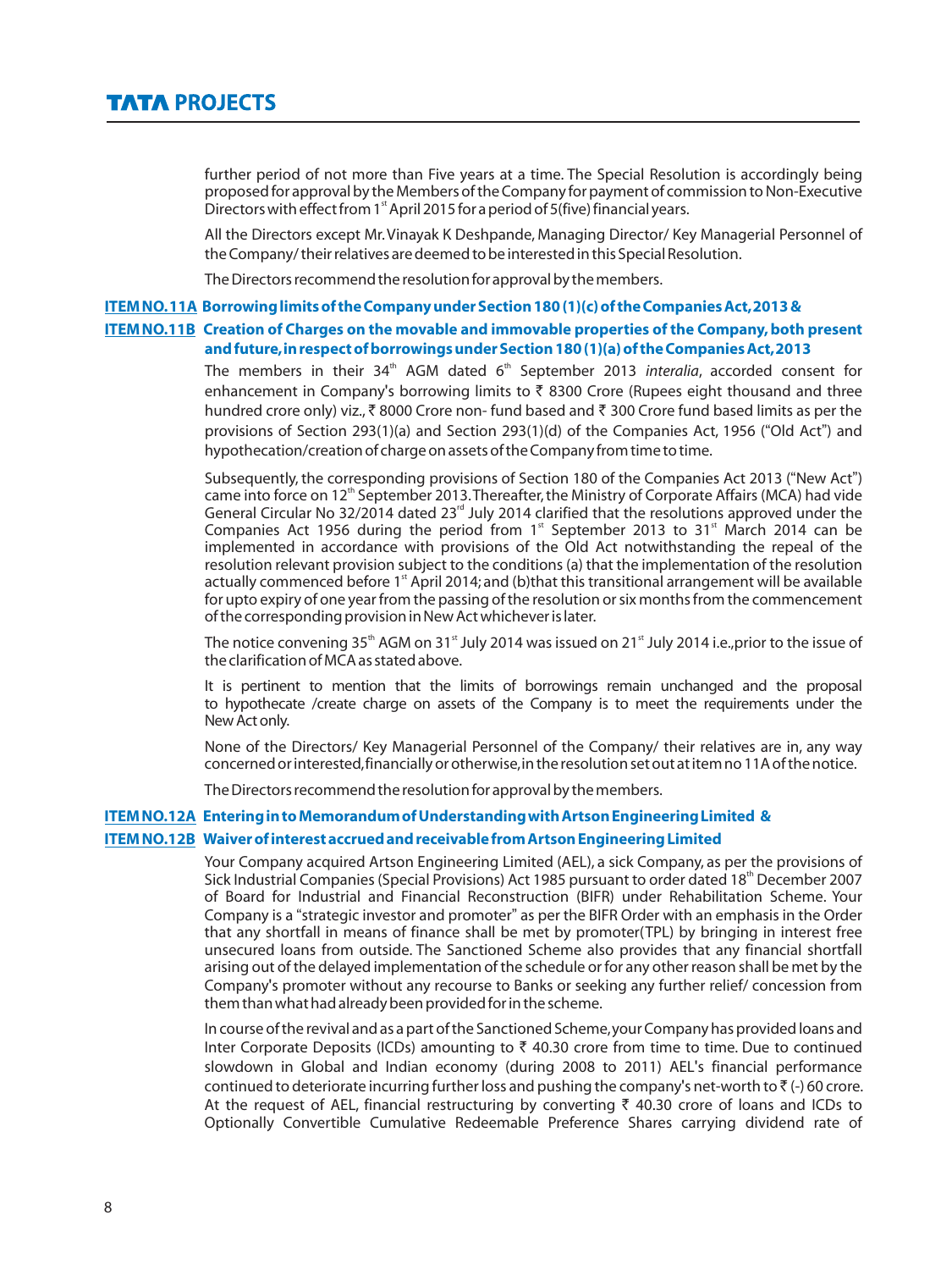

minimum 4% has been since undertaken to shore up the net-worth.Accordingly, AEL filed a Miscellaneous Application (MA) with the BIFR on  $17<sup>th</sup>$  October 2013 containing, inter-alia for the aforementioned financial restructuring proposal for its approval which is pending consideration. Pending approval of MA, AEL requested for operational support by entering into MoU and waiver of interest (accrued and to be accrued) on the existing Loans and ICDs.

It is pertinent to mention that extending support to a subsidiary Company is a practice prevailing in the industry and therefore in the ordinary course of business.

#### **Justification for entering into Memorandum of Understanding (MoU)**

The proposed MoU contains certain parameters for defining arm's length transactions, as the cost at which the transactions are to be entered / benefits to be extended are as per the industry practice and competitive.

The details as required pursuant to the provision of the Companies Act 2013 and the Rules made thereunder in respect of MoU are as follows.  $(\ln \mathsf{D} \cdot \ln \mathsf{a} \cdot \mathsf{a})$ 

|                                                                                                     |                                                               |           |                                                                                        |                                                                                   | (III nupees)                                                                |
|-----------------------------------------------------------------------------------------------------|---------------------------------------------------------------|-----------|----------------------------------------------------------------------------------------|-----------------------------------------------------------------------------------|-----------------------------------------------------------------------------|
| Name of the Company<br>with whom transaction(s)<br>are being undertaken &<br>Nature of relationship | <b>Particulars</b><br>Ωt<br><b>Transaction</b>                | Quantity  | Total amount<br>Ωt<br><b>Transactions</b><br>proposed<br>for each<br>Financial<br>Year | Name of the<br>Director or<br>Kev<br>Managerial<br>Personnel<br>who is<br>related | Whether<br>transaction<br>is done at<br>Arms' length<br>pricing<br>(Yes/No) |
| <b>Artson Engineering</b><br>Limited; Subsidiary<br>Company                                         | Entering in to MoU<br>for regulating<br>inter-se transactions | <b>NA</b> | Less than<br>₹ 100 crore                                                               | <b>NIL</b>                                                                        | <b>YES</b>                                                                  |

Some of the transactions proposed are:

- a) Fabrication of structures, equipment by AEL and supply of such items to the projects of TPL on conversion basis;
- b) AEL to execute works on EPC or on E&C basis or on only construction basis for contracts awarded by TPL;
- c) Project Management Consultancy services to be rendered by AEL to TPL;wherein TPL requires AEL to manage their sub-contractors;
- d) Deputation of employees by TPL to AEL and vice-versa;
- e) Leasing of premises by TPL to AEL including leasing of manufacturing facility and / or stores facility;and
- f) Issue of Letters of comfort by TPL for bidding of the contracts/ projects by AEL.

The Board of Directors accorded an in principle approval for the execution of MoU.

A copy of the MoU, proposed to be executed by the Company containing the terms and conditions thereof is available for inspection at the Registered Office of the Company during the business hours of the Company.

## **Justification for waiver of interest on loans and ICDs**

As stated in the foregoing paragraphs and pursuant to Sanctioned Scheme, the Company has provided loans and ICDs to AEL amounting to  $\bar{\tau}$  40.30 Crores from time to time. In view of the restructuring of loans into Preference shares, the Company has received a request from AEL to continue waiver of interest accrued and to be accrued on the existing loans and ICDs.

The Board of Directors accorded an in principle approval for the waiver of interest as per the request from AEL.

The proposal mentioned in Item No.12 do not per se fall under Section 188 of the Companies Act,2013 and the Rules made thereunder. However as a matter of better governance and transparency, it is proposed to obtain the approval of the shareholders for the proposal.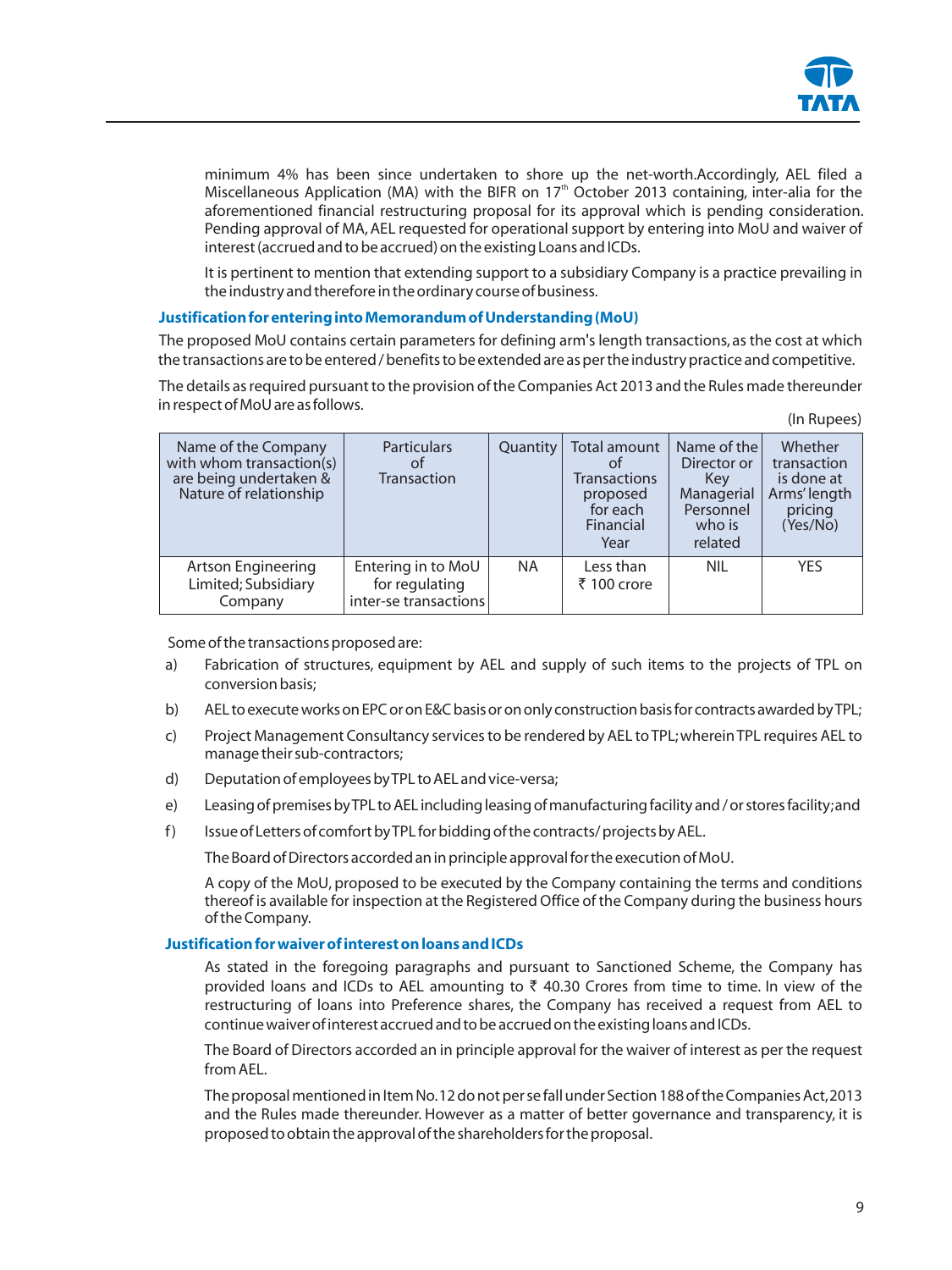Except Mr Vinayak K Deshpande, none of the Directors/ Key Managerial Personnel of the Company/ their relatives are in,any way concerned or interested,financially or otherwise,in the resolution set out at item no 12A and 12B of the notice.

The Directors recommend the resolution for approval by the members.

#### **ITEM NO.13 Amendment of Articles of Association**

To give effect to the terms of Shareholders Agreement dated March 26, 2015 amongst Tata Capital Limited, Omega TC Holdings Pte. Ltd., Tata Sons Limited, The Tata Power Company Limited, Tata Chemicals Limited,Voltas Limited,Tata Industries Limited and the Company,certain amendments are required to be made to the Articles of Association of the Company.

A draft of the proposed restated Articles of Association of the Company is **annexed** to this notice.

None of the Directors/ Key Managerial Personnel of the Company/ their relatives are in, any way concerned or interested,financially or otherwise,in the resolution set out in the notice.

The Board recommends the passing of the resolutions at Item 13 of the notice as a special resolution.

#### **ITEM NO.14 Appointment of Mr.Padmanabh Sinha (DIN:00101379) as Director on the Board**

As per the terms of the Shareholders Agreement dated March 26,2015 amongst Tata Capital Limited, Omega TC Holdings Pte. Ltd., Tata Sons Limited, The Tata Power Company Limited, Tata Chemicals Limited,Voltas Limited,Tata Industries Limited and the Company,Tata Capital Limited and Omega TC Holdings Pte. Ltd., have a right to jointly appoint a Non-Executive Director on the Board of the Company.The Company has received a letter from Tata Capital Limited and Omega TC Holdings Pte. Ltd.,stating that they would like to jointly appoint Mr.Padmanabh Sinha as a Director on the Board.

Mr Padmanabh Sinha holds BE (Hons.) degree in Computer Science from BITS, Pilani and is also an MBA from IIMC.He is the Managing Partner for the Flagship Private Equity Fund of Tata Group i.e.,Tata Opportunities Fund.Prior to joining Tata Capital as a founding partner of the Tata Opportunities Fund, Mr. Padmanabh Sinha was the Managing Director for India at Temasek Holdings.He was the part of Temasek's founding India team in 2004.During his tenure at Temasek,he led global special projects for Temasek. He worked with ICICI Ventures previously as well as an entrepreneur where he was the President of an e-learning Company funded by Chrys Capital, Star TV and International Finance Corporation. Mr. Padmanabh Sinha had served on the Boards of Welspun India Limited, Fame India Limited,Bharti Infratel Limited etc., and is presently on the Board of Companies like Tata Sky Limited, Roots Corporation Limited,Shriram Properties Private Limited etc.,

The matter regarding appointment of Mr. Padmanabh Sinha as a Director was placed before the Nomination and Remuneration Committee at its meeting held on 6<sup>th</sup> July 2015, which recommended the appointment of Mr.Padmanabh Sinha as Director liable to retire by rotation.

In the opinion of the Board, Mr. Padmanabh Sinha, fulfills the conditions specified in the Act and the Rules made thereunder for appointment as Director. The Board is of the view that Mr. Padmanabh Sinha possesses requisite skills and knowledge and it would be in the interest of the Company to appoint him as a Director of the Company.

Mr. Padmanabh Sinha is not related to any other Director of the Company.

None of the Directors/ Key Managerial Personnel of the Company/ their relatives are in any way concerned or interested,financially or otherwise in the resolution.

The Directors recommend the resolution for approval by the members.

By Order of the Board of Directors

Dated:6<sup>th</sup> July 2015

#### **Registered Office:**

Mithona Towers-1, 1-7-80 to 87<br> **Prenderghast Road, Secunderabad-500 003 Dr. A. Raja Mogili**<br>
Company Secretary Prenderghast Road, Secunderabad-500 003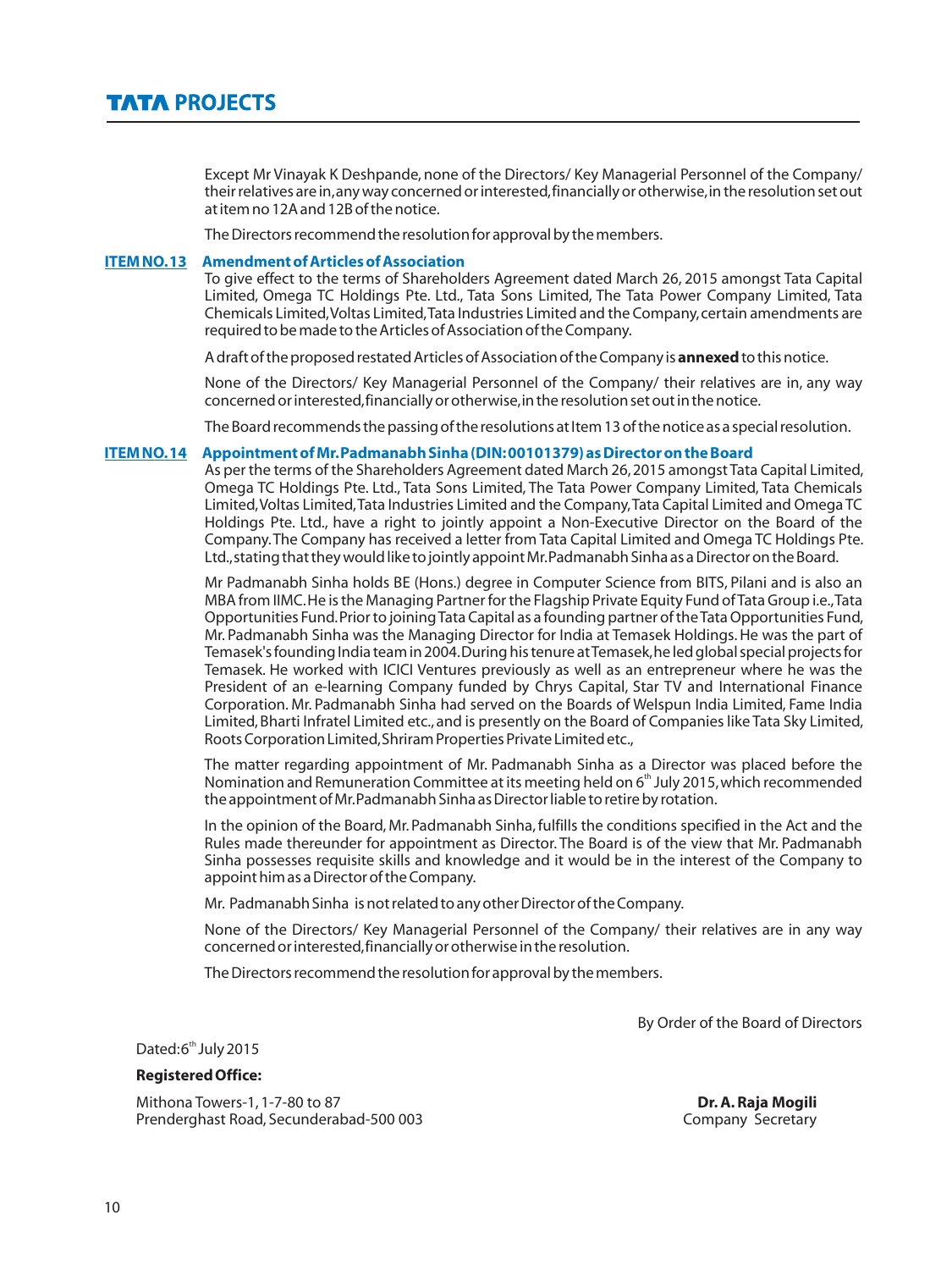**Annexure to Notice**

#### **COMPANY LIMITED BY SHARES ARTICLES OF ASSOCIATION OF**

## **TATA PROJECTS LIMITED (The Company registered under the Companies Act, 1956)**

## **CHAPTER – I PRELIMINARY**

- 1 All the regulations of table A in Schedule I of the Companies Act,1956,shall be deemed to be incorporated with these articles and to apply to the Company insofar as they are not inconsistent with the provisions of the following articles.
- 2 The Authorized Share Capital of the Company is Rs.25,00,00,000/- (Rupees Twenty Five Crores only) divided into 25,00,000 (Twenty Five Lakhs only) Equity Share of Rs.100/ each (Rupees One Hundred each)
- 3 "Subject to provisions of section 80 of the Act, the company shall have the power to issue preference shares which at the option of the Company,are liable to be redeemed on or within the expiry of a period of 10 years from the date of its issue and the resolution authorizing such issue shall prescribe the manner terms and conditions of redemption".
- 4. On the issue of Redeemable Preference Shares under the provisions of Article 3 hereof, the following provisions shall take effect:-
	- (a) no such shares shall be redeemed except out of profits of the Company which would otherwise be available for dividend or out of the proceeds of a fresh issue of shares made for the purposes of the redemption;
	- (b) no such shares shall be redeemed unless they are fully paid;
	- (c) the premium,if any,payable on redemption shall have been provided for out of the profits of the Company or out of the Company's Share Premium Account before the shares are redeemed;
	- (d) Where any such shares are redeemed otherwise than out of the proceeds of a fresh issue, there shall be out of profits which would otherwise have been available for dividend be transferred to a reserve fund to be called Capital Redemption Reserve Account, a sum equal to the nominal amount of the shares redeemed and the provisions of the Act relating to the reduction of the share capital of the Company shall,except as provided in Section 80 of the Act,apply as if the Capital Redemption Reserve Account were paid up share capital of the Company.
- 5. The shares shall be under the discretion and control of the Directors who may allot or otherwise dispose of the same to such persons in such proportions and on such terms and conditions and at such times as the Directors may deem fit.
	- (A) The Shares of the Company may also be in dematerialized form.
	- (B) If the shares of the Company are in dematerialized form the member is not entitled to shares in physical form.
	- (C) The dematerialized shares of the Company may be consolidated or subdivided as may be required.
- 6 If any Member fails to pay any call due from him on the day appointed for payment thereof,or any such extension thereof as aforesaid he shall be liable to pay interest on the same from the day appointed for the payment thereof to the of actual payment

**Table "A" to apply subject to certain exceptions**

**(Amended vide resolution adopted in AGM held on15.09.2008)**

**Provisions to apply on issue of Redeemable Preference shares**

**Shares under control of Directors**

**Demateralization of Shares (inserted vide resolution adopted in 27th AGM held on 26-07-2006.)**

**Calls to carry interest.**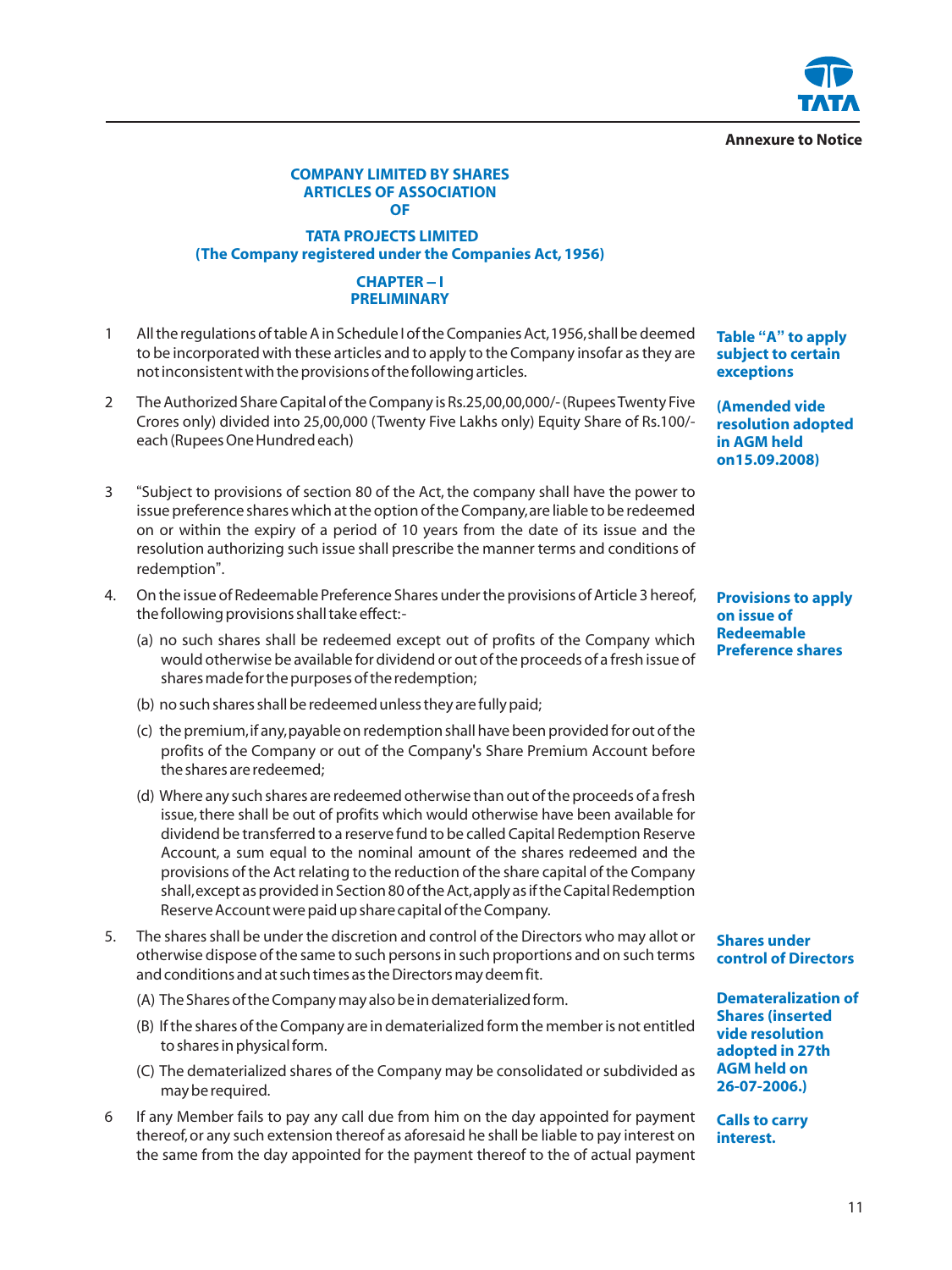date at such rate as shall from time to time be fixed by the Board not exceeding 12 percent per annum but nothing in this Article shall render it obligatory for the Board to demand or recover any interest from any such Member. 7. Save as provided in Section 108 of the Act, no transfer of a share shall be registered unless a proper instrument of transfer duly stamped and executed by or on behalf of the transferor and by or on behalf of the transferee has been delivered to the Company together with certificate and if no such certificate is in existence, the letter of allotment of the share.Each signature to such transfer shall be duly attested by the signature of one credible witness who shall add his address and occupation. 8 Application for the registration of the transfer of a share maybe made either by the transferor or the transferee, provided that where such application is made by the transferor no registration shall in the case of a partly paid share be effected unless the Company gives notice of the application to the transferee in the manner prescribed by Section 110 of the Act and subject to the provisions of these Articles of the Company shall, unless objection is made by the transferee, within two week from the date of receipt of the notice enter in the Register the name of the transferee in the same manner and subject to the same conditions as if the application for registration of the transfer was made by the transferee. 9. The instrument of transfer of any share shall be in writing in the usual prescribed form or in such other form as the Directors may decide. 10. Subject to the provisions of section 111 of the Act, the Board may at its absolute and uncontrolled discretion, without assigning any reason for such refusal refuse to register any transfer or the transmission by operation of law 11. No transfer shall be made to an insolvent or person of unsound mind. 12. Every instrument of transfer shall be left at the office for registration,accompanied by the share certificate to be transferred and if no such certificate is in existence, by the Letter of Allotment of the share and such other evidence as the Board may require to prove the title of the transferor or his rights to transfer the shares.Every instrument of transfer which is registered shall be retained by the Company, but any instrument of transfer which the Board may refuse to register shall be returned to the person depositing the same. 13. If the Board refuses whether in pursuance of Article 10 or otherwise to register the transfer or the transmission by operation of law of the right to any share,the Company shall, give notice of the refusal in accordance with the provisions of section 111 of the Act. 14. A fee not exceeding Rs. 2/- may be charged for the registration of each transfer, and shall,if required by Board,be paid before registration thereof. 15. The executor or administrator of a deceased Member (not being one of several jointholders) shall be the only person recognized by the Company as having any title to the share registered in the name of such Member, and, in case of the death of any one or more of the joint-holders of any registered share, the survivor shall be the only person recognized by the Company as having any title to or interest in such share,but nothing herein contained shall be taken to release the estate of a deceased joint-holder from any liability on the share held by him jointly with any other person.Before recognizing any executor or administrator the Board may require him to obtain a Grant of Probate or Letters of administration or other legal representation, as the case may be, from a competent Court in India,Provided nevertheless that in any case where the Board in its **Transfer Form to be Completed and presented to the Company Applications and notice of applications when to be given Form of transfer Directors may refuse to register transfers No transfer to insolvent etc. Registration of instrument of transfer Notice of refusal Fee on Registration Title to shares of deceased Member.**

absolute discretion thinks fit it shall be lawful for the Board to dispense with the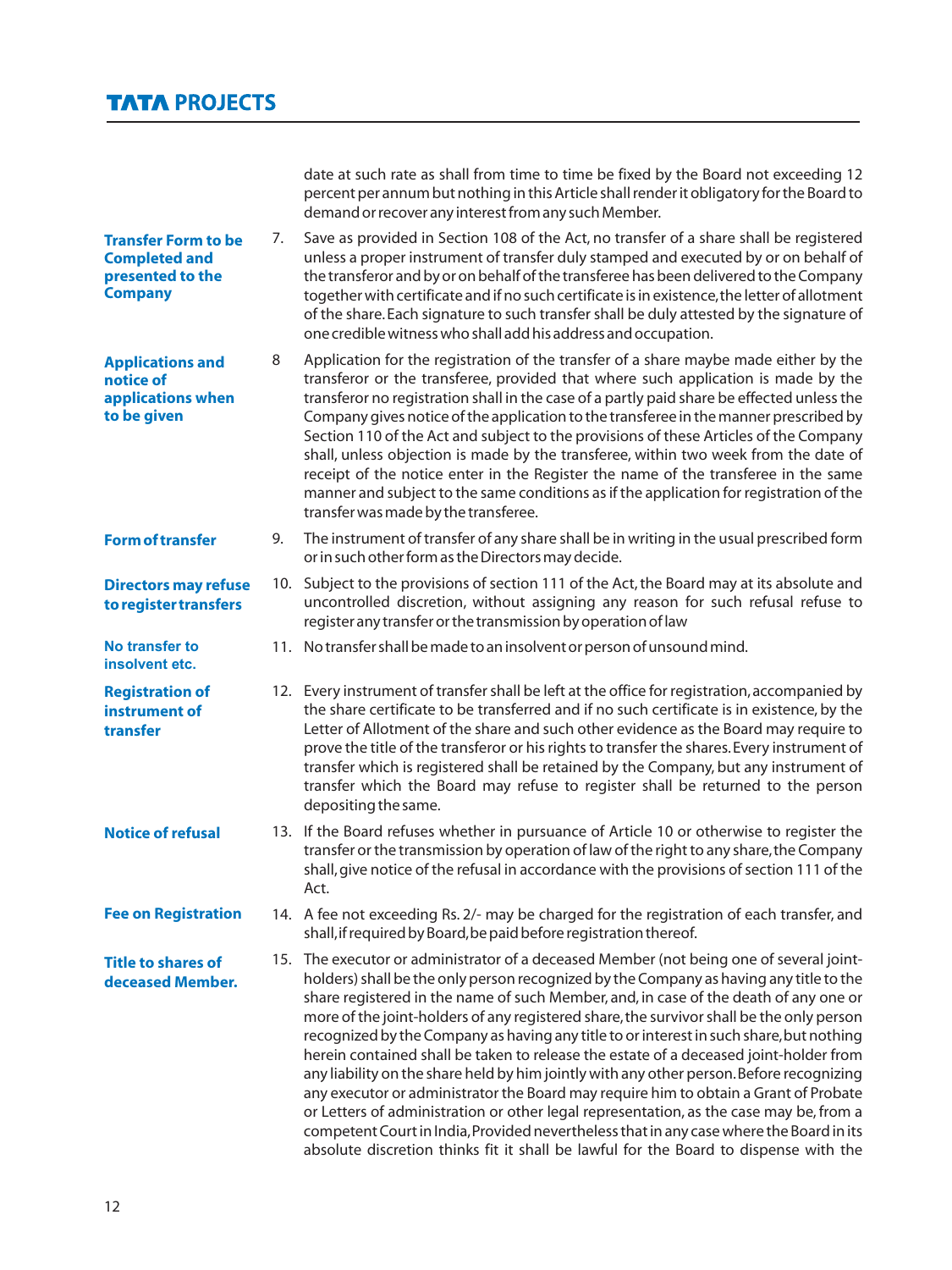production of Probate or Letters of Administration or such other legal representation upon such terms as to indemnify or otherwise as the Board, in its absolute discretion may consider adequate.

- 16 Any committee or guardian of a lunatic member or any person becoming entitled to or to transfer a share in consequence of the death or bankruptcy or insolvency of any Member upon producing such evidence that he sustains the character in respect of which he proposes to act under this Article or of his title as the Board thinks sufficient, may, with the consent of the Board (which the Board shall not be bound to give), be registered as a Member in respect of such share,or may subject to the regulations as to transfer herein contained transfer such share.This Article is hereinafter referred to as the 'Transmission Article'.
- 17. (1) If the person so becoming entitled under the Transmission Article shall elect to be registered as holder of share himself,he shall deliver or send to the Company a notice in writing signed by him stating that he so elects.

(2) If the person aforesaid shall elect to transfer the share,he shall testify his election by executing an instrument of transfer of the share.

(3) All the limitations,restrictions and provisions of these Articles relating to the right to transfer and the registration of instruments of transfer of a share shall be applicable to any such notice or transfer as aforesaid as if the death, lunacy, bankruptcy or insolvency of the Member had not occurred and the notice of transfer as if it were a transfer signed by that Member.

18 A person so becoming entitled under the Transmission Article to a share by reason of the death, lunacy bankruptcy or insolvency of the holder shall, subject to the provisions Section 206 of the Act,be entitled to same dividends and other advantages as he would be entitled to if he were the registered holder of share.

Provided that the Board may at any time give notice requiring any such person to elect either to be registered himself or to transfer the share,and if the notice is not complied within ninety days, the Board may thereafter dispense payment of all dividends, bonuses or other moneys payable in respect of the share,until the requirement of the notice have been complied with.

- 19 The provisions of Sections 171 to 186 (inclusive of the Act)shall apply to the Company.
- 20 With the consent of all members entitled to vote at any such meeting,a meeting may be convened with a shorter notice i.e.,less than 21 days.
- 21 Five Persons present in person shall be quorum for a General Meeting. A body corporate being a Member shall be deemed to be personally present if it is represented in accordance with Section187 of the Act.
- 22 Subject to the provisions of the Act,a resolution in writing signed by all the Members for the time being entitled to receive notice and attend and vote at General Meetings and shall be as effective as if the same had been passed at a General Meeting duly convened and held and may consist of several documents in the like form each signed by one or more persons.
- 23 If, at the expiration of half an hour from the time appointed for holding a Meeting of the Company, quorum is not present, the Meeting, if convened by or upon the requisition of Members, shall stand dissolved, but in any other case the Meeting shall stand adjourned to the same day in the next week or if that day is a public holiday until

#### **Registration of persons entitled to shares otherwise than on transfer**

## **Election to be Registered as a member**

**Persons entitled may receive dividend without being registered as Members.**

**Sections 171 to186 (inclusive)of the Act to apply**

**Shorter notice by consent**

**Quorum for General Meetings** 

**Resolution by circulation of members**

**If quorum not present meeting to be dissolved or adjourned.**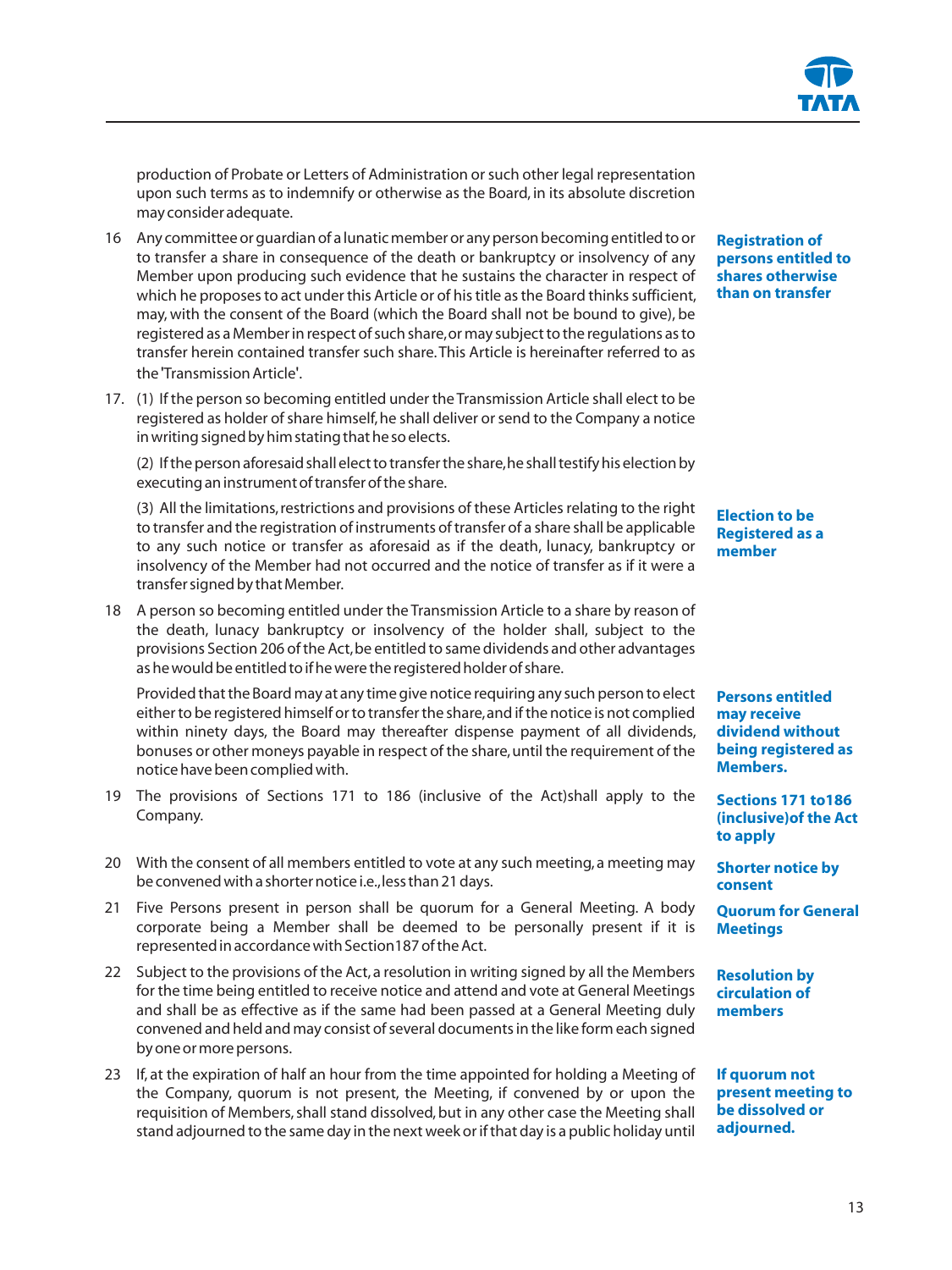|                                                                                                                                              |    | the next succeeding day which is not a public holiday at the same time and place or to<br>such other day and at such other time and place within the city, town or village in<br>which the Registered Office of the Company is situated as the Board may determine<br>and if at such adjourned Meeting also the quorum is not present at the expiration of<br>half an hour from the time appointed for holding the Meeting, the Members present in<br>person or through proxy shall be the quorum and may transact the business for which<br>the Meeting was convened.                                                                                                                                                                                                                                                                                                                                                         |
|----------------------------------------------------------------------------------------------------------------------------------------------|----|--------------------------------------------------------------------------------------------------------------------------------------------------------------------------------------------------------------------------------------------------------------------------------------------------------------------------------------------------------------------------------------------------------------------------------------------------------------------------------------------------------------------------------------------------------------------------------------------------------------------------------------------------------------------------------------------------------------------------------------------------------------------------------------------------------------------------------------------------------------------------------------------------------------------------------|
| <b>Number of Votes to</b><br>which Members<br>entitled.                                                                                      | 24 | Subject to the Provisions of these Articles and without prejudice to any special<br>privileges or restrictions as to voting for the time being attached to any class of shares<br>for the time being forming part of the capital of the Company, every Member shall be<br>entitled to be present and to speak and vote at such Meeting, and on a show of hands<br>every Member present in person or by proxy shall have one vote and upon a poll the<br>voting right of every Member present in person or by proxy shall be in proportion to<br>his share of the paid up equity share capital of the Company, Provided, however, if any<br>preference shareholder be present at any meeting of the Company save as provided in<br>clause (b) of sub-section (2) of Section 87, he shall have aright to vote only on resolution<br>placed before the Meeting which directly affect rights attached to his preference<br>shares. |
| <b>Votes in respect of</b><br><b>Shares of deceased</b><br><b>Members and</b><br><b>voting by Members</b><br>non Compos mentis<br>and minors | 25 | Any person entitled under the Transmission Article to Transfer any shares may vote at<br>any General Meeting in respect thereof in the same manner if he were registered<br>holder of such shares, provided that forty eight hours at least before the time of<br>holding the Meeting or adjourned Meeting, as the case may be, at which he proposes<br>to vote shall satisfy the Board, of his right to transfer such shares unless the Board shall<br>have previously admitted his right to vote at such Meeting in respect thereof. If any<br>Member be a lunatic, idiot or non compos mentis, may vote whether on a show of<br>hands or at a poll by his committee, curator bonis or other legal curator and such last<br>mentioned persons may give their votes by proxy.                                                                                                                                                 |
| <b>Number of</b><br><b>Directors.</b>                                                                                                        | 26 | Until otherwise determined by Special Resolution the number of the Directors of the<br>Company shall not be less than four, and not more than 15.                                                                                                                                                                                                                                                                                                                                                                                                                                                                                                                                                                                                                                                                                                                                                                              |
|                                                                                                                                              |    | The first Directors of the Company shall be:                                                                                                                                                                                                                                                                                                                                                                                                                                                                                                                                                                                                                                                                                                                                                                                                                                                                                   |
| <b>First Directors</b>                                                                                                                       |    | 1.<br>Mr. K.M.Chinnappa<br>2.<br>Mr.A HTobaccowala<br>3.<br>Mr.ABKerkar<br>4.<br>Mr.FKKavarana<br>5.<br>Mr.B Nehru<br>6.<br>Dr.MDDaver<br>Mr.HPBodhanwalla<br>7.<br>8.<br>Mr.SP Manaktala<br>9.<br>Mr.A.R.Jagannathan                                                                                                                                                                                                                                                                                                                                                                                                                                                                                                                                                                                                                                                                                                          |
|                                                                                                                                              |    | Mr.S.R.Subbaraman<br>10.<br>Mr.R.Prabhakar<br>11.                                                                                                                                                                                                                                                                                                                                                                                                                                                                                                                                                                                                                                                                                                                                                                                                                                                                              |
| <b>Directors' powers to</b><br>fill casual vacancies<br>and to add to the<br><b>Board.</b>                                                   | 27 | Subject to provisions of Sections 260 261, 262, 264 and 284(6) of the Act, the Board shall<br>have power at any time and from time to time, to appoint a person to be a Director,<br>either to fill a casual vacancy or as an addition to the Board, but so that the total<br>number of Directors shall not at any time exceed the maximum fixed above.                                                                                                                                                                                                                                                                                                                                                                                                                                                                                                                                                                        |
| <b>Alternate Director.</b>                                                                                                                   | 28 | The Board may appoint an Alternate Director recommended for such appointment by<br>the Director, (hereinafter called the 'Original Director'), to act for him during the<br>absence for a period of not less than three months from the State in which the<br>Meetings of the Board are ordinarily held. An Alternate Director appointed under this<br>Article shall not hold office as such, for a longer period than that is permissible to the                                                                                                                                                                                                                                                                                                                                                                                                                                                                              |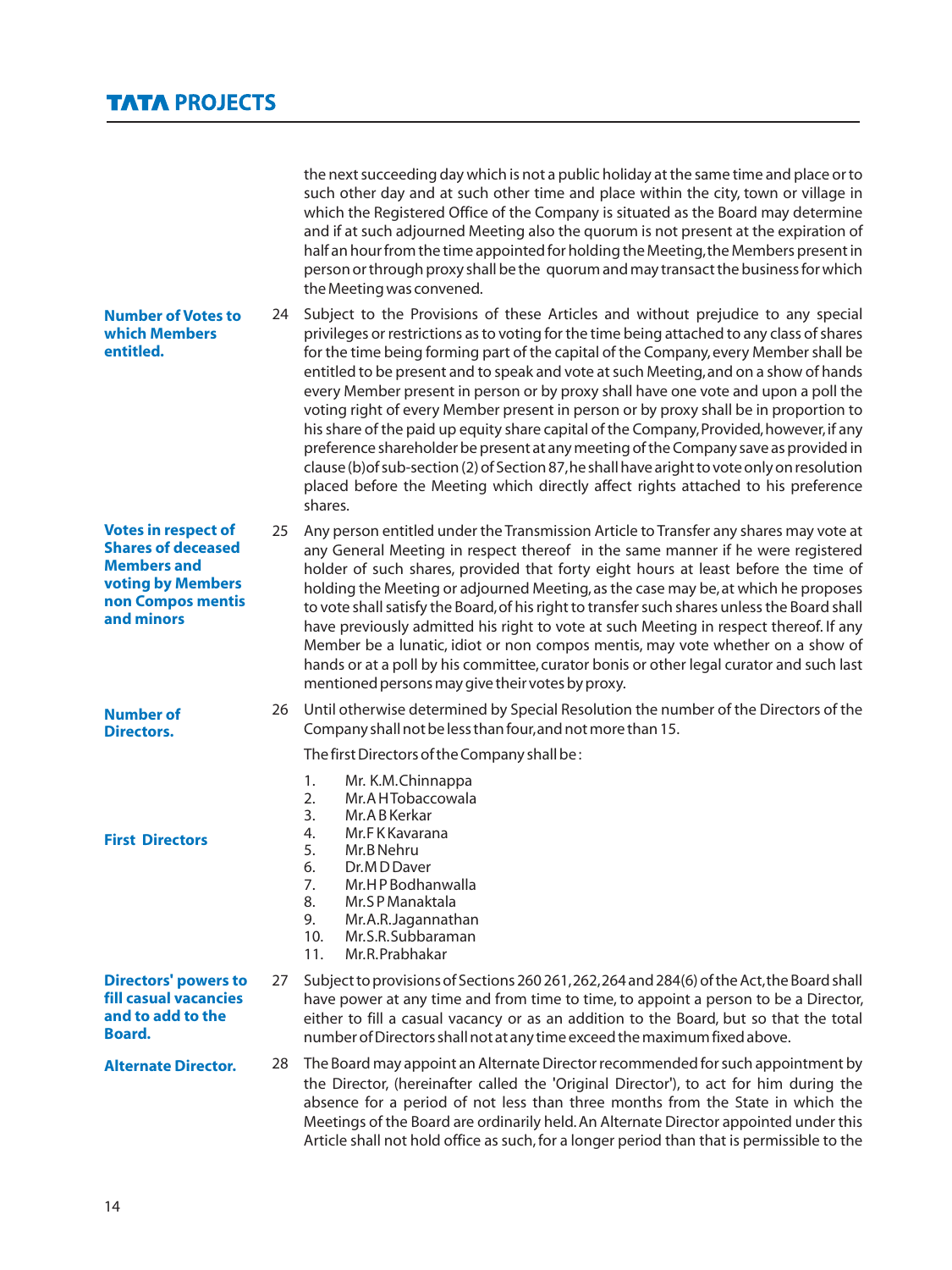Original Director in whose place he has been appointed and shall vacate office if and when the Original Director returns to the said State. If the terms of office of Original Director are determined before, and so returns to the said State, any provision in the Act or in these Articles for the automatic reappointment of retiring Directors in default of another appointment shall apply to the Original Director and not to the Alternate Director.

- 29 A Director shall not be required to hold any qualification share.
- 29A The meetings of Board of Directors or Committee of Board of Directors may be held at any place in or outside India or by way of teleconference or through any other medium as may be permitted under the Act. The Directors may participate in such meetings through electronic mode as may be permitted by law, subject to compliance by the Company as also the Directors with the conditions as may be prescribed by the Government in this regard from time to time and they may adjourn and otherwise regulate their meetings and proceedings as they deem fit and also be paid remuneration as may be applicable in respect of any meeting of Board of Directors / Committee of Board of Directors as permitted under the Articles of Association."
- 30 Unless otherwise determined by the Company in General Meetings each Director shall be entitled to receive out of funds of the Company for his services of attending Meetings of the Board or of a Committee of the Board, such fee as the Board of Directors of the Company may from time to time determine not exceeding such sum as may be prescribed by the Act or the Central Government from time to time for each such Meeting attended.
- 31 Subject to the provisions of Sections 309 to 311 of the Act,the Board shall have power to pay such remuneration to a Director for his services, whole time or part time, to the Company or for services of a professional or other nature rendered by him as may be determined by the Board.If any Director,being willing shall be called upon to perform extra services,or to make any special exertions ingoing to or residing at a place other than the place where the office of the Company is situated or where such Director usually resides,or otherwise on the Company's business or for any of the purposes of the Company,then subject to the provisions of sections 309 to311 of the Act,the Board shall have power to pay to such Director such remuneration as may be determined by the Board.
- 32 The Board of Directors of the Company shall from time to time be entitled to confer on such one or more persons as it,in its absolute discretion,may consider appropriate,the right to appoint one or more Directors (including themselves) but not exceeding onethirdof the total numbers of Directors, as non-retiring Director or Directors,(that is to say, a Director not liable to retirement by rotation and not liable to be elected by shareholders at General Meeting) with power in favour of such person or persons to remove the non-retiringDirector originally appointed by him and to replace such appointee and otherwise to fill any casual or other vacancy which may arise for any reason in the office of such non-retiring Director.
- 33 Subject to Section 287 of the Act,the quorum for a Meeting of the Board shall be onethird of its total strength (excluding Directors,if any,whose places may be vacant at the time and any fraction contained in that one-third being rounded off as one), or two Directors,whichever is higher.
- 34 A Resolution in writing signed by all the Directors shall be as effective as a resolution passed at a Meeting of the Directors duly convened and held, and may consist of several documents in the like form each duly signed by one or more of the Directors.

#### **Qualification of Directors.**

**Meetings of the Board of Directors or Committee of Board of Directors:**

**(inserted vide resolution adopted th in 34 AGM held on 26-09-2013.)**

**Fee for attending Meeting and Expenses**

**Remuneration of Directors.**

**Non-retiring Directors.**

#### **Quorum.**

#### **Resolution by Circulation.**

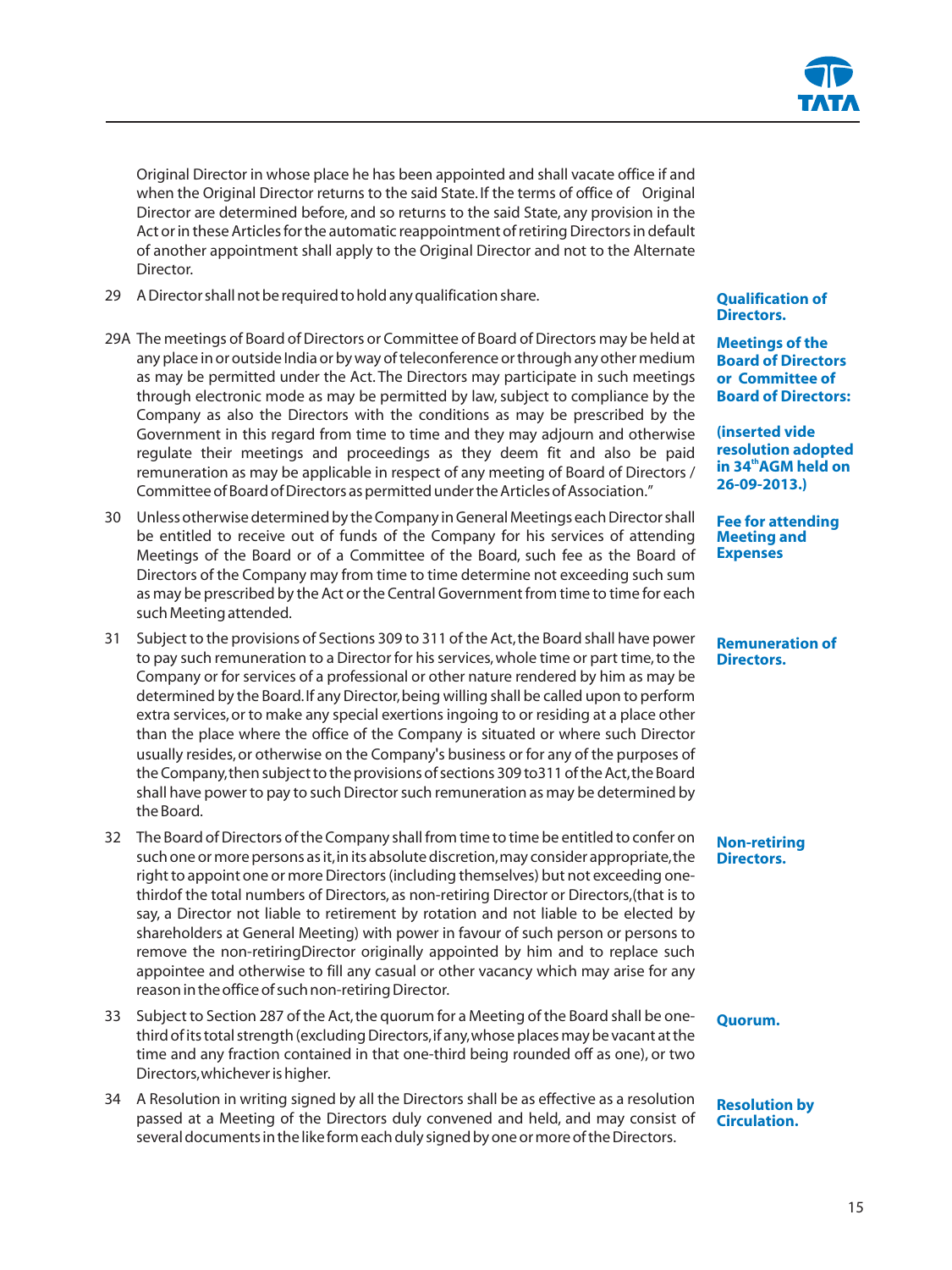# **TATA PROJECTS**

| <b>Powers of Directors</b>                             | 35 | The Board may exercise all such powers of the Company and do all such acts and<br>things as are not, by the Act, or any other act or by the Memorandum or by the Article of<br>the Company required to be exercised by the Company in General Meeting, subject to<br>these Articles, Provisions of the Act, or any other Act and to such regulations being not<br>inconsistent with the aforesaid regulations or provisions, as may be prescribed by the<br>Company in General Meeting, but no regulation made by the Company in General<br>Meeting, shall invalidate any prior act of the Board which would have been valid if that<br>regulation had not been made.                                                                                                                                                                                                                                                                                                                                                                                                                                                                                                                                                                                                                                                        |
|--------------------------------------------------------|----|------------------------------------------------------------------------------------------------------------------------------------------------------------------------------------------------------------------------------------------------------------------------------------------------------------------------------------------------------------------------------------------------------------------------------------------------------------------------------------------------------------------------------------------------------------------------------------------------------------------------------------------------------------------------------------------------------------------------------------------------------------------------------------------------------------------------------------------------------------------------------------------------------------------------------------------------------------------------------------------------------------------------------------------------------------------------------------------------------------------------------------------------------------------------------------------------------------------------------------------------------------------------------------------------------------------------------|
| <b>Deposits and Loans</b>                              | 36 | The Directors may from time to time accept deposits from Members (either in advance<br>of calls or otherwise) and from other persons and generally raise or borrow any sums of<br>money for the purpose of the Company from the Members or other persons, or the<br>Directors may themselves advance money to the Company on such interest as may be<br>approved by the Board of Directors.                                                                                                                                                                                                                                                                                                                                                                                                                                                                                                                                                                                                                                                                                                                                                                                                                                                                                                                                  |
| <b>Repayment of</b><br>moneys.                         | 37 | The Directors may from time to time secure the payment of such money in such<br>manner and upon such terms and conditions in all respects as they deem fit and in<br>particular by the issue of debentures, or bonds of the Company or any mortgage,<br>charge, hypothecation, pledge, lien or other security of all or any part or portion of the<br>property of the Company and the uncalled capital for the time being.                                                                                                                                                                                                                                                                                                                                                                                                                                                                                                                                                                                                                                                                                                                                                                                                                                                                                                   |
| <b>Pensions and</b><br>annuities.                      | 38 | The Directors may grant retiring pensions or annuities or other allowances, including<br>allowances on death to any person or to the widow or dependents of any person in<br>respect of services rendered by him to the Company as Managing Director, Manager,<br>or as an officer or employee of the Company or of any subsidiary Company or of its<br>holding Company (if any) notwithstanding that he may have been a Director of the<br>Company and may make payments towards insurance or trust for such purposes in<br>respect of such persons and may include rights in respect of such pensions, annuities<br>and allowances in the terms of engagement of any such person.                                                                                                                                                                                                                                                                                                                                                                                                                                                                                                                                                                                                                                          |
| <b>Managing Director</b>                               | 39 | Subject to the provision of the Act and of this Article, the Board shall have the power to<br>appoint and reappoint and from time to time to remove one or more persons as<br>Managing Director or Managing Directors of the Company for a fixed term not<br>exceeding five years at a time and upon such terms and conditions as the Board thinks<br>fit and subject to the provisions of these Articles the Board may by resolution vest in<br>such Managing Director such of the powers hereby vested in the Board generally as it<br>thinks fit and such power may be made exercisable for such period or periods and<br>upon such conditions and subject to such restrictions as it may determine. The<br>remuneration of a Managing Director may be by way of a monthly payment, fee for<br>each meeting or participation in the profits or by any or all these modes or any other<br>node not expressly prohibited by the Act. Subject to the provisions of the Act the<br>Board of Directors shall be entitled upon such time as it appoints a Managing Director<br>or Managing Directors to appoint any person as the Manager of the Company with<br>power to remove and/or reappoint such Manager on such terms and conditions and<br>on such remuneration as the Board may in its absolute discretion thinks fit. |
| <b>Special position of</b><br><b>Managing Director</b> | 40 | Subject as hereinafter provided, a Managing Director shall not while he continues to<br>hold that office be subject to retirement by rotation. If he ceases to hold the office of<br>Director he shall ipsofac to and immediately cease to be a Managing Director.                                                                                                                                                                                                                                                                                                                                                                                                                                                                                                                                                                                                                                                                                                                                                                                                                                                                                                                                                                                                                                                           |
| <b>Common Seal</b>                                     | 41 | The Company shall have a common seal and the Directors hall provide for the safe<br>custody thereof. The seal shall not be affixed to any instrument expect by the authority<br>of a resolution of the Board of Directors or a Committee of the Board and except in the<br>presence of at least two Directors or of one Director and the Secretary and such<br>Directors or Secretary shall sign every instrument to which the Seal be affixed in his<br>presence. Such signatures shall be conclusive evidence of the fact that the Seal has<br>been properly affixed.                                                                                                                                                                                                                                                                                                                                                                                                                                                                                                                                                                                                                                                                                                                                                      |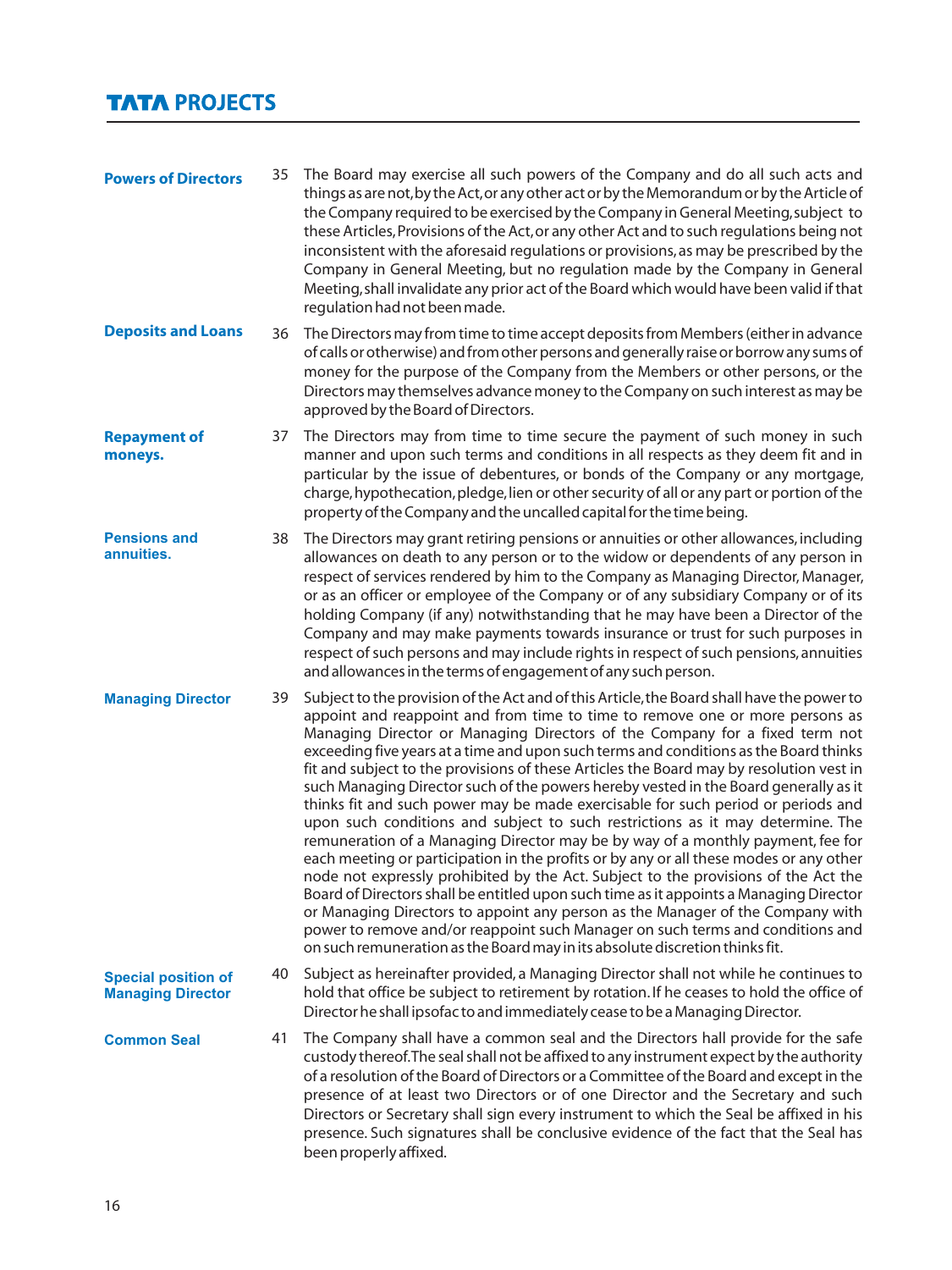- 42 Subject to the provisions of the Section 201 of the Act every Director, Manager and other officer or servant of the Company shall be indemnified by the Company and it shall be the duty of Directors out of the funds of the Company to pay, all costs, losses and expenses which any such officer or servant incur or become liable to by reason of any contract entered into or in any way in the discharges of his duties including expenses and in particular and so as not to limit the generality of the foregoing provisions, against all liabilities incurred by him as such Director, Manager,Officer or servants in defending any proceedings,whether civil or criminal,in which judgment is given in his favor or he is acquitted, or in connection with any application under section 633 of the Act in which relief is granted by the Court and the amount for which such indemnity is provided shall immediately attach a lien on the property of the Company and have priority as between the Members overall other claims.
- 43 Subject to the provisions of section 201 of the Act, no Director, Manager or other Officer of the Company shall be liable for the acts, receipts, neglects of any Directors or officers or for joining in any receipt or other act for conformity or for any loss or expense happening to the Company through the insufficient or deficiency of title to any property acquired by order of the Directors,for or on behalf of the Company or for the insufficient or deficiency of any security in or upon which any of the moneys of the Company shall be invested or for any loss or damage arising from the bankruptcy, insolvency or tortuous act of any person with whom any moneys, securities, or effects shall be deposited or for any loss occasioned by an error of judgment or oversight on his part, or for any other loss, damage or misfortunes whatever which shall happening execution of the duties of the office or in relation thereto unless the same happened through his own dishonesty.
- 44 The Directors may from time to time elect one of the Directors to be the chairman of the Board. The Directors may appoint one of the Directors as Vice-Chairman of the Board, who shall preside overall Board and General Meetings of the Company, in the absence of the Chairman.
- 45 The Company in General Meeting may, upon the recommendation of the Board resolve :
	- (I) that it is desirable to capitalize any part of the amount for the time being standing to the credit of any of the Company's reserve accounts or to the credit of the Profit and Loss account or otherwise available for distribution,and
	- (II) that such sum be accordingly set free for distribution in the manner specified in clause (b) amongst the members who would have been entitled thereto, if distributed by way of dividend and in the same proportion.
		- (a) The sum aforesaid shall not be paid in cash but shall be applied,subject to the provisions contained in clause (c)either in or towards (i) paying up any amounts for the time being unpaid on any shares held by such members respectively, (ii) paying up in full, unissued shares of the Company to be allotted and distributed, credited as fully paid up,to amongst such members in proportions aforesaid,or (iii) partly in the way specified in sub-clause (i) and partly in that specified in subclause(ii).
		- (b) A Share premium account and a capital redemption reserve account may,for the purpose of this regulation,only be applied against unissued shares to be issued to members of the Company as fully paid bonus shares.

**Individual responsibility of Directors**

**Chairman and Vice Chairman.**

**Capitalization of Profits.**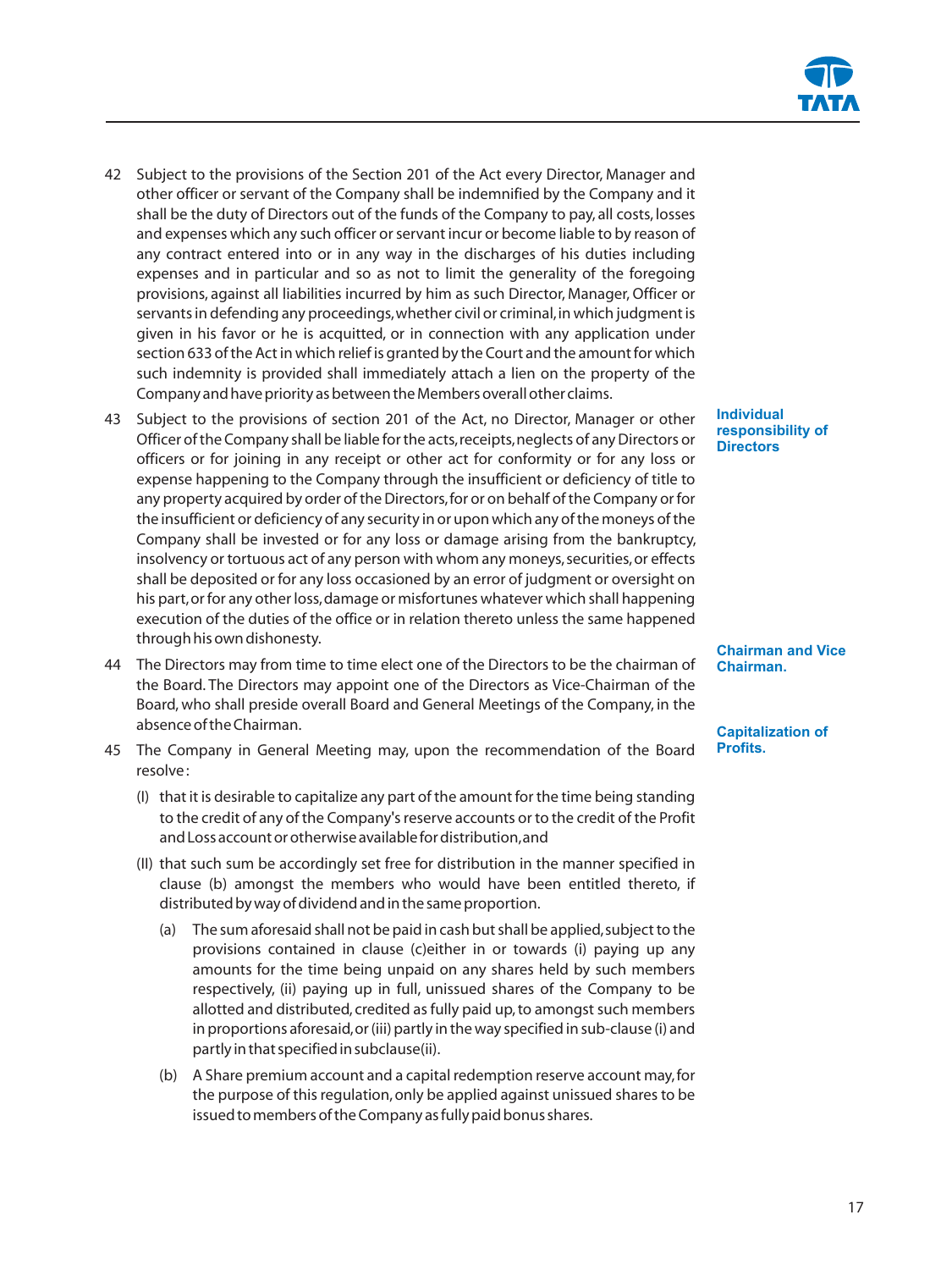- (c) The Board shall give effect to the resolution passed by the Company in pursuance of this Regulation. Whenever such a resolution as aforesaid shall have been passed, the Board shall:
	- (i) make all appropriations and applications of the undivided profits resolved to be capitalized thereby and all allotments and issues of fully paid shares if,any,and
	- (ii) authorize any person to enter, on behalf of all the members entitled thereto,into an agreement with the company providing for the allotment to them respectively, credited as fully paid up, of any further shares to which they may been titled upon such capitalization or (as the case may required) for the payment by the company on their behalf, by the application thereto of their respective proportions of the profits resolved to be capitalized, of the amounts or any part of the amounts remaining unpaid on their existing shares.

Any Agreement made under such authority shall be effective and binding on such members.

#### **CHAPTER-II**

#### **OVERRIDING EFFECT**

The provisions of these Articles 1 to 5 (of this Chapter II) shall have effect notwithstanding anything contained in the other provisions of these Articles. In the event of any conflict between the provisions of this Chapter II and the provisions of Chapter I, the provisions of this Chapter II shall prevail over Chapter I. Provided however that the provisions of this Chapter II shall, without further act or deed, cease to be effective on and from the date of receipt of final listing and trading approvals from the stock exchanges subsequent to the filing of prospectus by the Company with the Registrar of Companies in accordance with the Companies Act,1956,(to the extent applicable),Companies Act, 2013, as amended from time to time (to the extent notified and applicable) and the provisions of the Securities and Exchange Board of India (Issue of Capital and Disclosure Requirements) Regulations,2009 as amended from time to time,in respect to the IPO.

#### **1.1 Definitions**

In these Articles,unless the context otherwise requires,the capitalised words and expressions used herein shall bear the meanings ascribed to them below:

"**Act**" shall mean the Companies Act, 1956 and the Companies Act, 2013 (as the case may be and to the extent applicable), as may be amended, modified, supplemented or re-enacted thereof from time to time and shall include any rules, regulations, circulars or directives issued by any Governmental Authority under the above enactments;

"**Acceptance Period"** shall have the meaning as ascribed in Article2.2.3;

"**Acceptance Notice**"shall have the meaning as ascribed in Article 2.2.3;

"**Connected Person**" shall mean (i) in the case of any Shareholder, any other Person that, either directly or indirectly through one or more intermediate Persons,controls,is controlled by or is under common control with such Shareholder; and (ii) in the case of the Investors in addition to (i), any Person managing, or acting as investment advisor to the Investors or any investment funds that are managed by the Investors' investment manager or advised by the Investors' investment advisor or a general partner of any limited partnership that controls the Investors, provided that a portfolio company of the Investors shall not be considered Connected Persons of the Investors;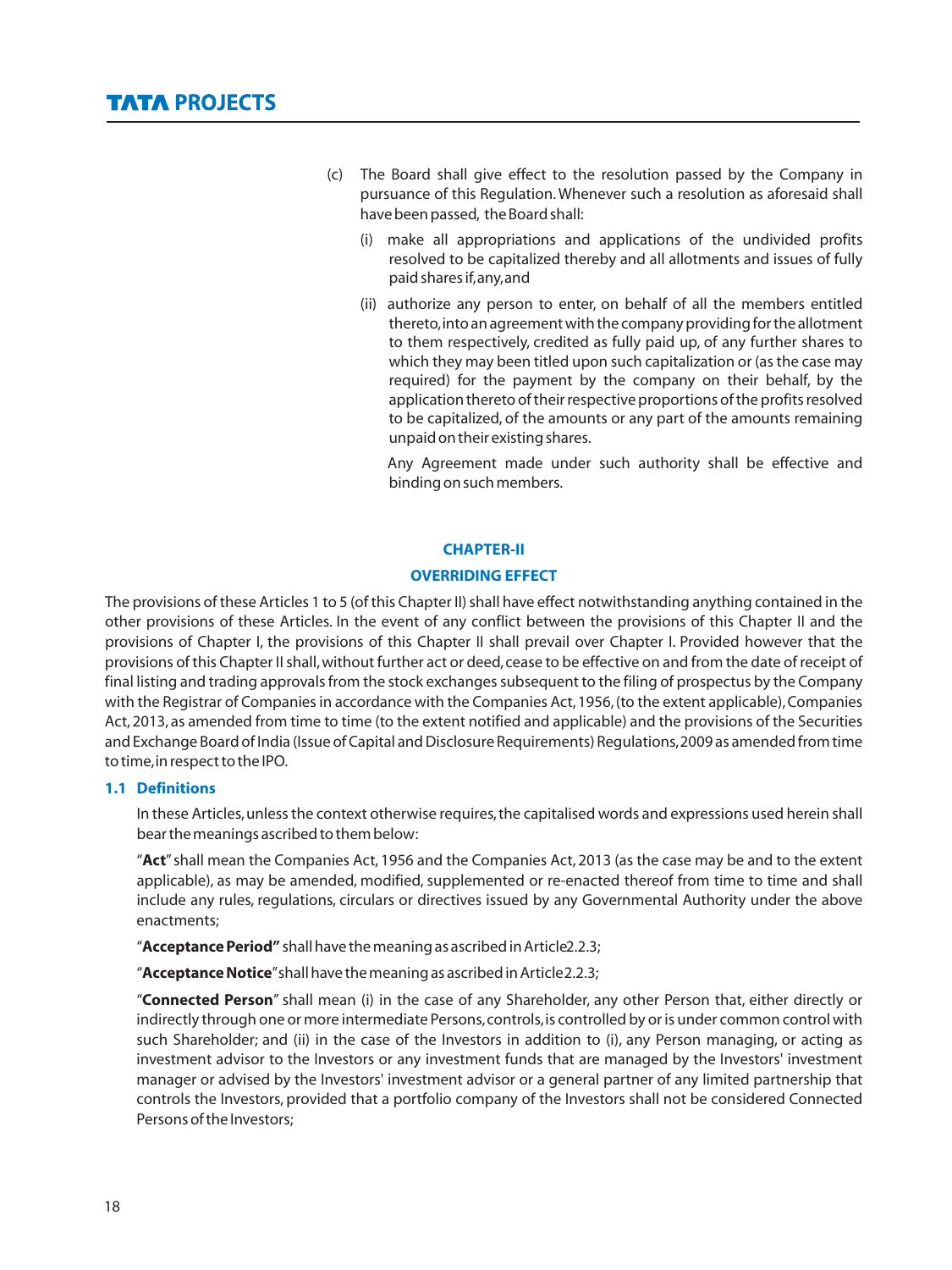

"**Board**"shall have the meaning as ascribed in Article5.1.1;

"**Board Meeting**"shall have the meaning as ascribed in Article5.3;

"**Business Day**"shall mean a day (other than Saturday,Sunday and a public holiday) on which banks are open for normal banking business in Hyderabad and Mumbai,India;

"**Effective Date"** shall mean the date on which these Articles are adopted by the Company in accordance with the provisions of the Act;

"**Encumbrance**" shall mean any mortgage, pledge, charge (whether fixed or floating), assignment, hypothecation, security interest, title retention, preferential right, option (including call commitment), trust arrangement,right of set-off,counterclaim or banker's lien,any designation of loss payees or beneficiaries or any similar arrangement under or with respect to any insurance policy or any preference of one creditor over another arising by operation of applicable law,privilege or priority of any kind having the effect of security or any interest, including any right granted by a transaction which, in legal terms, is not the granting of security but which has an economic or financial effect similar to the granting of security under Indian Law or agreement, arrangement or obligation to create any of the foregoing, whether imposed by contract, understanding or applicable law;and "Encumber"shall mean to create any one of them;

"**Existing Shareholders"** shall mean, collectively, Tata Sons Limited, The Tata Power Company Limited, Tata Chemicals Limited,Voltas Limited and Tata Industries Limited;

"**Existing Shareholders Acceptance Notice"** shall have the meaning as ascribed in Article 2.2.5;

"**Exit**"shall have the meaning as ascribed in Article 3.2;

"**Exit Date**"shall have the meaning as ascribed in Article 3.3;

"**Governmental Authority**" shall mean any nation, governmental or statutory authority, government department,any state or other instrumentality or political subdivision thereof (including any district or city),and any entity exercising executive, legislative, judicial, military, regulatory or administrative functions;

"**Investors**"shall mean,collectively,Tata Capital Limited and Omega TC Holding Pte Ltd;

"**Investor Nominee Director**"shall mean a non-executive director nominated by the Investors on the Board in accordance with these Articles;

"**IPO**"shall mean an offer for sale or issuance of Shares of the Company,which results in listing of the Shares on a Recognised Stock Exchange in accordance with Laws;

"**IPO Committee**"shall have the meaning as ascribed in Article 3.4.3;

"**Laws**" shall include all statutes, enactments, acts of legislature, laws, ordinances, rules, byelaws, regulations, notifications, guidelines, policies, directions, directives and orders of any Governmental Authority, statutory authority, court, tribunal, board or stock exchange recognized by any Governmental Authority in any relevant jurisdiction;

"**Observer**"shall have the meaning ascribed in Article 5.1.2;

"**Offer Price**"shall have the meaning as ascribed in Article 2.2.2;

"**Person**" shall include any natural person, limited or unlimited liability company, corporation, general partnership, limited partnership, proprietorship, trust, union, association, court, tribunal, agency, government, ministry, department, commission, self-regulatory organisation, arbitrator, board, or other entity, enterprise, authority,or business organisation;

"**Prohibited Transferee**" shall mean a list of up to a maximum of five (5) Indian companies or Connected Persons, viz. companies which are predominantly held or controlled by persons resident in India and whose business interests are based out of India, and whose names are communicated in writing by Existing Shareholders to the Investors, provided that such list may be updated jointly by the Existing Shareholders from time to time but not more than once during a continuous period of twelve (12) months;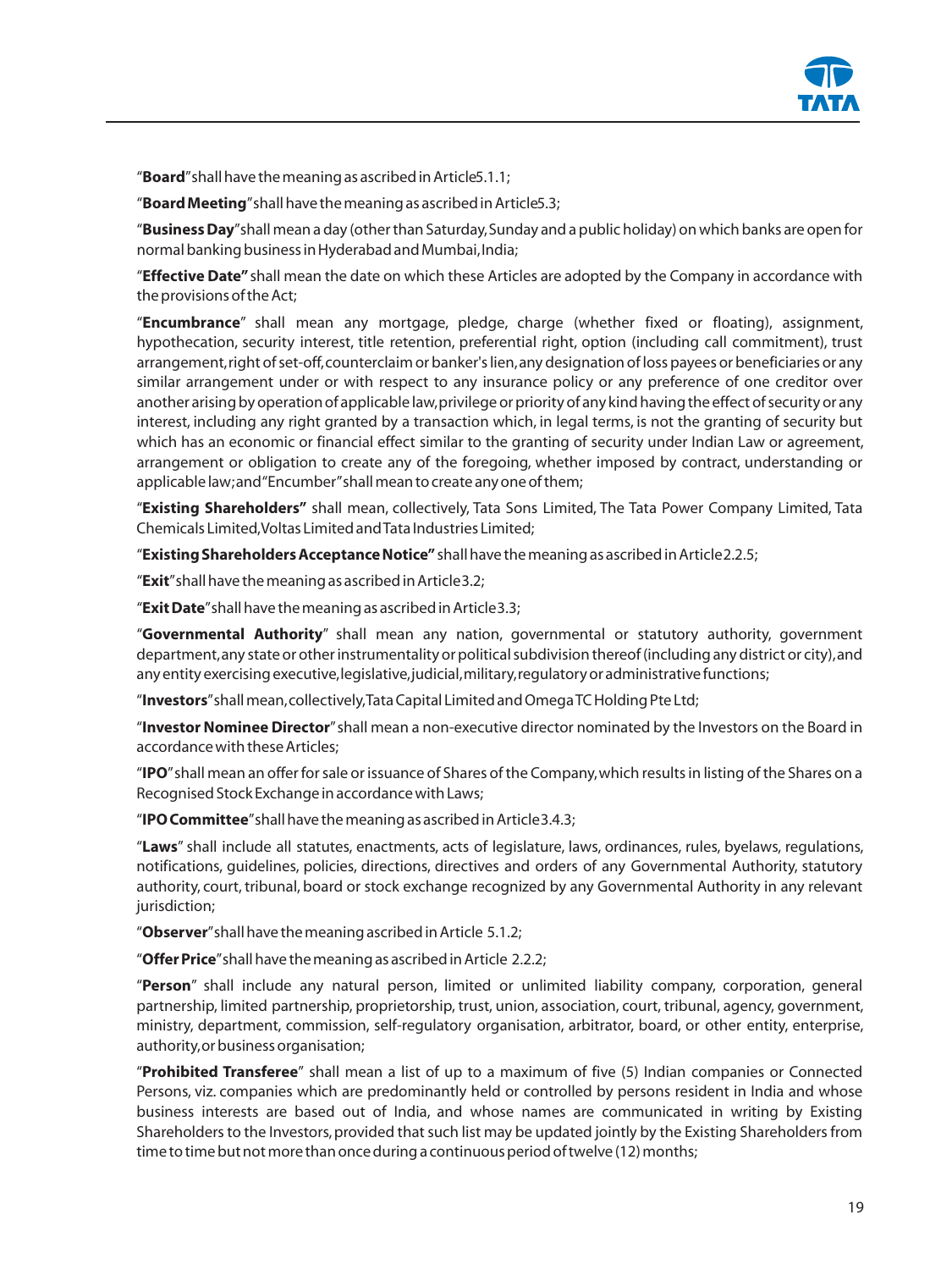"**ROFO Period**"shall have the meaning as ascribed in Article 2.2.1;

"**Sale Shares**"shall have the meaning as ascribed in Article 2.2.2;

"**Sale Notice**"shall have the meaning as ascribed in Article 2.2.2;

"**Sale Period**"shall have the meaning as ascribed in Article2.2.3;

"**Shareholders**"shall mean any Person who holds Shares;

"**Shares**"shall mean the equity shares of the Company presently having a face value of INR 100 (Rupees one hundred) per equity share;

"**Tata Sons**"shall mean Tata Sons Limited;

"**Transfer**"(including with correlative meaning,the terms "**Transferred by**"and "**Transferability**") shall mean to transfer, sell, assign, pledge, hypothecate, create a security interest in or lien on, place in trust (voting or otherwise), exchange, gift or transfer by operation of law or in any other way subject to any Encumbrance or dispose of,whether or not voluntarily;and

**"Transfer Intimation"** shall have the meaning as ascribed in Article 2.2.3.

## **1.2 Interpretation**

In these Articles:

**1.2.1** Words denoting the singular include the plural and *vice versa*;

- **1.2.2** Reference to an individual shall include his legal representative, successor, legal heir, executor and administrator;
- **1.2.3** Words denoting any gender shall include all genders;
- **1.2.4** Any reference to 'writing' includes printing, typing, lithography and other means of reproducing words in visible form;
- **1.2.5** The term 'include'shall mean 'include without limitation';
- **1.2.6** The headings in these Articles are for reference only and shall not affect the interpretation or construction hereof;
- **1.2.7** A time period for a payment to be made or an act to be done shall be calculated by excluding the day on which that period commences and including the day on which that period ends. If the last day of such period is not a Business Day,the due day for the relevant payment to be made or the act to be done shall be the next Business Day;
- **1.2.8** Any reference to the word 'procure' with respect to achieving a result shall mean exercise of all voting rights, contractual rights and other legal rights, including the right to appoint, nominate, remove, redesignate, replace or instruct any director, employee, official, consultant or representative,as may be required to achieve a result,but not mean achieving the result;and
- **1.2.9** Any reference in these Articles to any document and/ or agreement shall include any amendment, modification or re-enactment made thereof,from time to time.

## **2 TRANSFER RESTRICTIONS**

## **2.1** Rules for transfer of Shares

- **2.1.1** The Investors shall not,directly or indirectly,Transfer the Shares held by them except in accordance with these Articles. Any Transfer in breach of these Articles, including this Article2, shall be null and void,and shall not be binding on the Company.
- **2.1.2** The Company shall not, reflect on its books, any Transfer of Shares by any of the Investors to any Person,except when such Transfer is made in accordance with these Articles.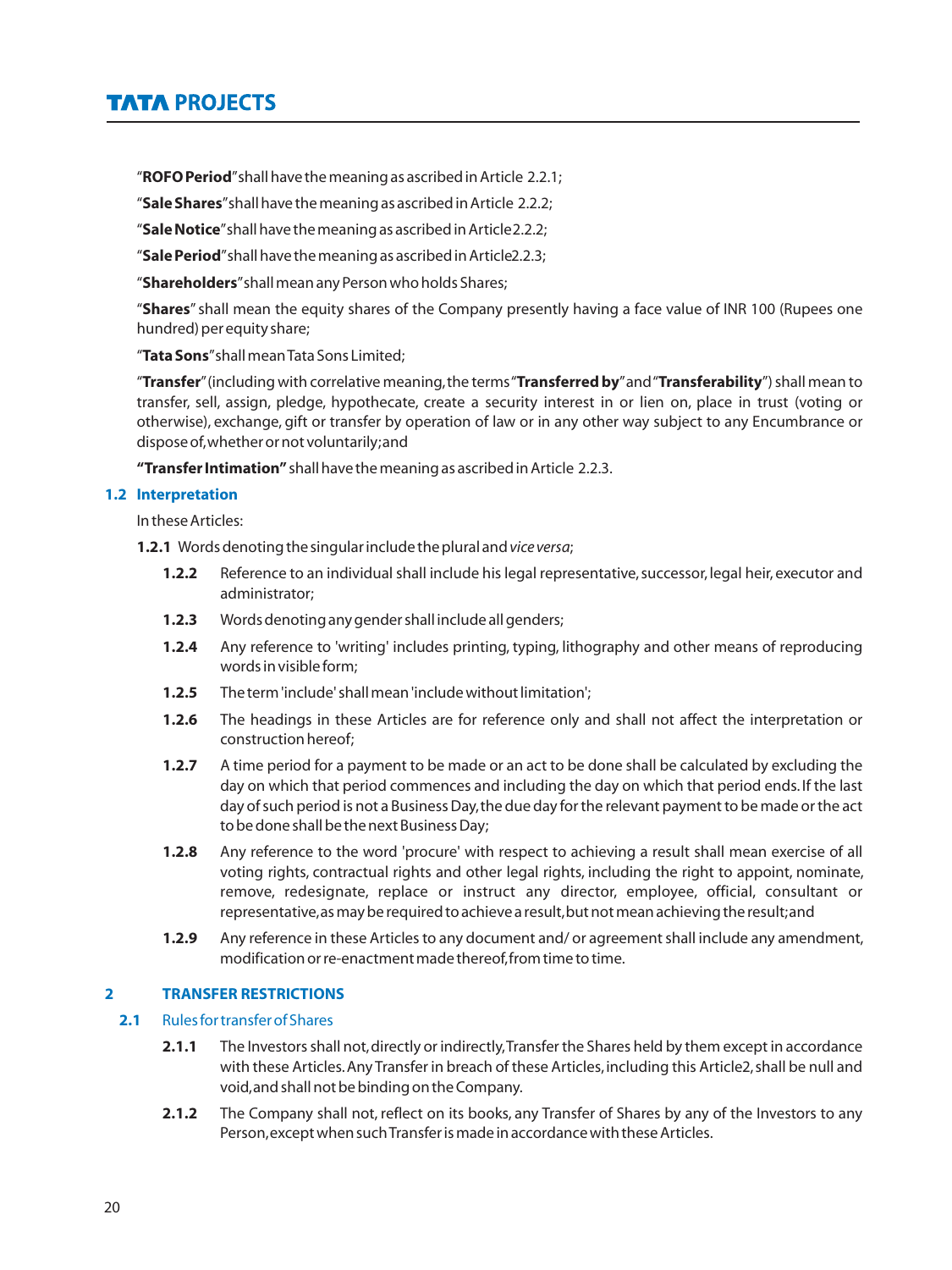

# **2.2** Right of First Offer

- **2.2.1** For a period of three (3) years from the Effective Date ("**ROFO Period**") except for Transfers permitted under Article2.2.2,no Investor shall Transfer any Shares held by it unless:
	- **(i)** such Shares are first offered to Tata Sons in accordance with the provisions of this Article 2;and
	- **(ii)** the entire sale consideration for the Transfer of the Sale Shares is paid in cash and there is no non-cash consideration for such Transfers.
- **2.2.2** If an Investor proposes to Transfer all or any of its Shares(the "**Sale Shares**"), such Investor shall deliver a notice in writing (the "**Sale Notice**") to Tata Sons.The Sale Notice must:(i) be unconditional; (ii) provide the number of Sale Shares to be sold; and (iii) specify the price per Share at which Sale Shares are proposed to be sold ("**Offer Price**"). In the event an Existing Shareholder requests the Investor to keep them apprised of the issuance of a Sale Notice stipulated in this Article2.2.2, the Investor shall address a copy of the Sale Notice to such Existing Shareholder in parallel to issuing the Sale Notice to Tata Sons.
- **2.2.3** Before the expiry of a period of thirty (30) days from the date of receipt of Sale Notice ("**Acceptance Period**"), Tata Sons may (but is not obliged to), (i) accept to purchase all (but not less than all) the Sale Shares in accordance with the Sale Notice by delivering a notice to the Investors ("**Acceptance Notice**");or (ii) transfer the right to purchase all (but not less than all) the Sale Shares to any or all of the other Existing Shareholders,subject to prior intimation to the Investors ("**Transfer Intimation**"). If neither an Acceptance Notice nor a Transfer Intimation is issued by Tata Sons prior to the expiry of the Acceptance Period,the Investor shall have the right to sell the Sale Shares to any third party(ies) (not being a Prohibited Transferee) at the Offer Price or a higher price within one hundred and eighty (180) days from the expiry of the Acceptance Period ("**Sale Period**").Should the Investor be unable to sell the Sale Shares to any third party(ies) (not being a Prohibited Transferee),within the Sale Period,then the Investor shall be required to observe the process set out in this Article 2for any subsequent sale of Sale Shares within the ROFO Period.
- **2.2.4** If Tata Sons issues an Acceptance Notice,in accordance with Article2.2.3 above,the Sale Shares shall be acquired by Tata Sons no later than ten (10) Business Days following the receipt of all corporate and regulatory approvals as necessary.
- **2.2.5** If Tata Sons issues a Transfer Intimation, the Existing Shareholders to whom Tata Sons has transferred the right to purchase the Sale Shares may (but are not obliged to), within a period of thirty (30) days from the end of the Acceptance Period,accept to purchase all (but not less than all) the Sale Shares in accordance with the Sale Notice by delivering a notice in writing to the Investors ("**Existing Shareholders Acceptance Notice**").It is clarified that the Existing Shareholders shall be required to purchase all and not less than all the Sale Shares. If the Existing Shareholders issue the Existing Shareholders Acceptance Notice, the Sale Shares shall be acquired by such Existing Shareholders no later than ten (10) Business Days following the receipt of all regulatory approvals as necessary.

## **3 EXIT OPTIONS**

- **3.1** The Existing Shareholders and the Company undertake to provide to the Investors an exit, on a best efforts basis,in the manner set out in this Article3.
- **3.2** Exit may be provided to the Investors, either in whole or in part at the option of the Investor, by the Company and the Existing Shareholders by one or more of the following means,(1) an IPO,(2) offer for sale,(3) secondary sale or (4) merger/reverse merger/restructuring by the Company (collectively,an "**Exit**"). Should the Company decide to proceed with an IPO,the provisions enumerated herein below would have to be followed.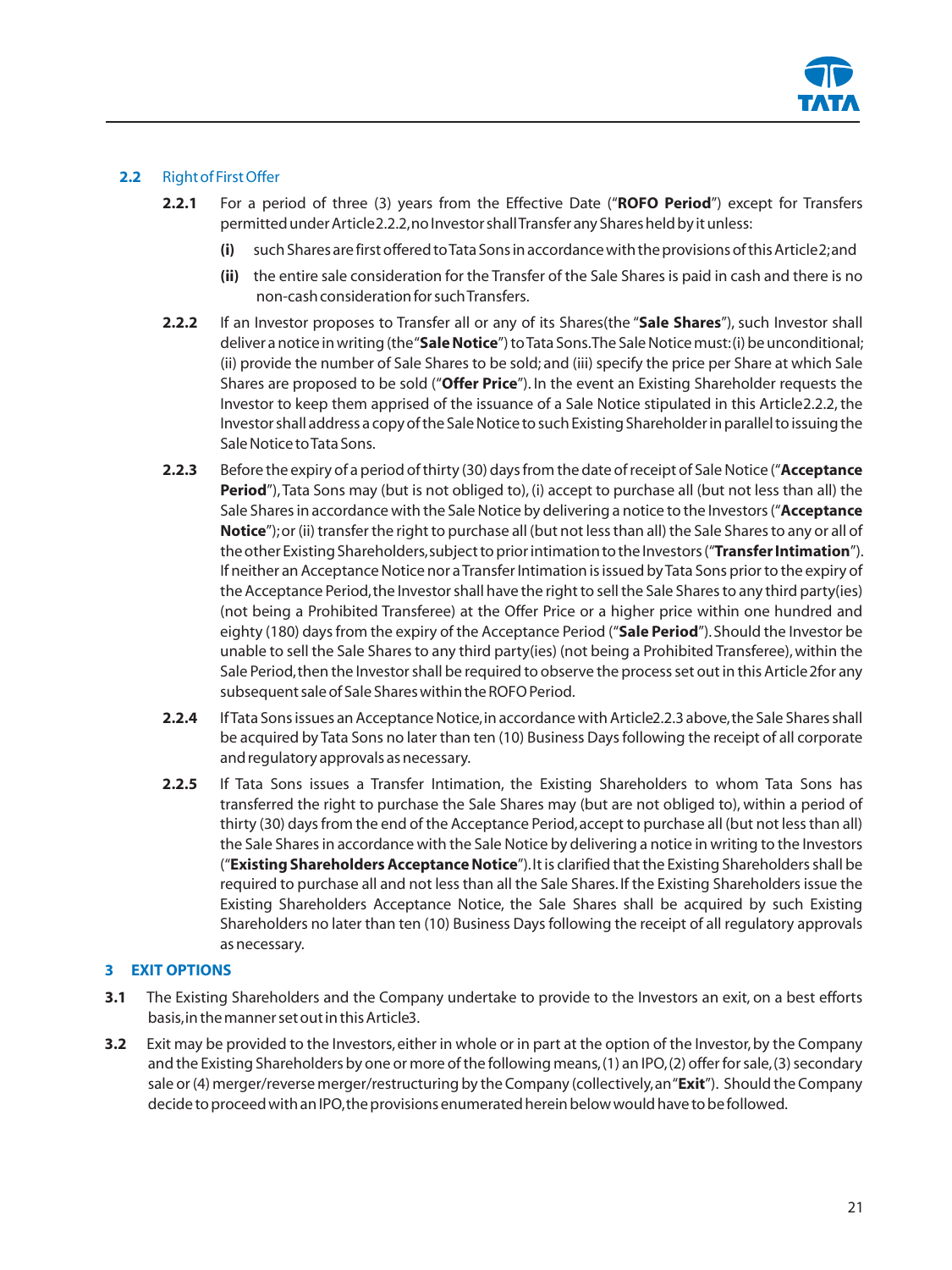**3.3** The Company shall, and the Existing Shareholders undertake to cause the Company to, provide the Investors with a complete Exit, on a best efforts basis, in accordance with the provisions of this Article3, on or before March 31,2020 ("**Exit Date**") in accordance with applicable Law.The Existing Shareholders and the Company shall undertake all necessary steps including the steps set out in Article3.4 to ensure that the process for the Exit shall be initiated at the earliest,and in no event later than March 31,2018.

## **3.4 IPO Related Obligations**

- **3.4.1** The Existing Shareholders and the Company shall,in good faith and with due care and diligence,do all things necessary or advisable to facilitate, support and conduct an IPO, on a best effort basis, on or before the Exit Date in the manner set out in this Article 3.4.
- **3.4.2** It is hereby clarified that at the time of providing an Exit by way of an IPO in accordance with the provisions of these Articles, the Investors shall not be referred to or otherwise considered as a 'promoter' of the Company unless required by applicable law.
- **3.4.3** For the purposes of undertaking an IPO, the Company shall, and the Existing Shareholders shall have caused the Company to constitute an IPO committee.The IPO committee shall be constituted by such number of Directors as the Board deems fit, provided that the Investor Nominee Director shall necessarily be one of the members of the IPO committee ("**IPO Committee**").
- **3.4.4** The IPO Committee shall have customary terms of reference, including but not limited to terms pertaining to appointment of legal counsel (domestic and international), determination of timelines and offer price,etc.
- **3.4.5** Subject to applicable Laws, all costs and expenses in relation to the IPO shall be borne by the Company, including without limitation all registration, filing and qualification fees and printers, legal,accounting,underwriting and banker's fees and disbursements.
- **3.4.6** The Existing Shareholders and the Company agree that the Investors shall not,upon listing or sale of the Shares held by the Investors in an IPO, be required to give any warranties or indemnities to any underwriter, broker, Recognised Stock Exchange, any Governmental Authority or any other Person except in relation to title to its Shares and any other warranties as may be mandated under Laws.
- **3.4.7** The Company, its officers and the Existing Shareholders undertake to promptly provide all assistance,co-operation,information about the Company and access that may be requested by the Investors in connection with a sale of the Shares by the Investors to a third party acquirer at any point in time,in accordance with the provisions of these Articles.

## **4 RECORDS AND INFORMATION**

## **4.1 Information**

- **4.1.1** The Company shall furnish to the Investors the following information, documents and papers pertaining to the Company within the time lines mentioned below:
	- (a) As soon as available,but in any event within ninety (90) calendar days following the end of each financial year,a copy of the audited consolidated balance sheet of the Company as at the end of such financial year and the related consolidated statements of income, statements of changes in shareholding pattern and statements of cash flows of the Company for such financial year, etc., all in reasonable detail and stating in comparative form the figures as at the end of and for the previous financial year;
	- (b) As soon as available,but in any event within forty five (45) calendar days following the end of each quarter of the financial year,a copy of the un-audited consolidated balance sheet, along with necessary and relevant attachments and annexure, of the Company as at the end of such quarter;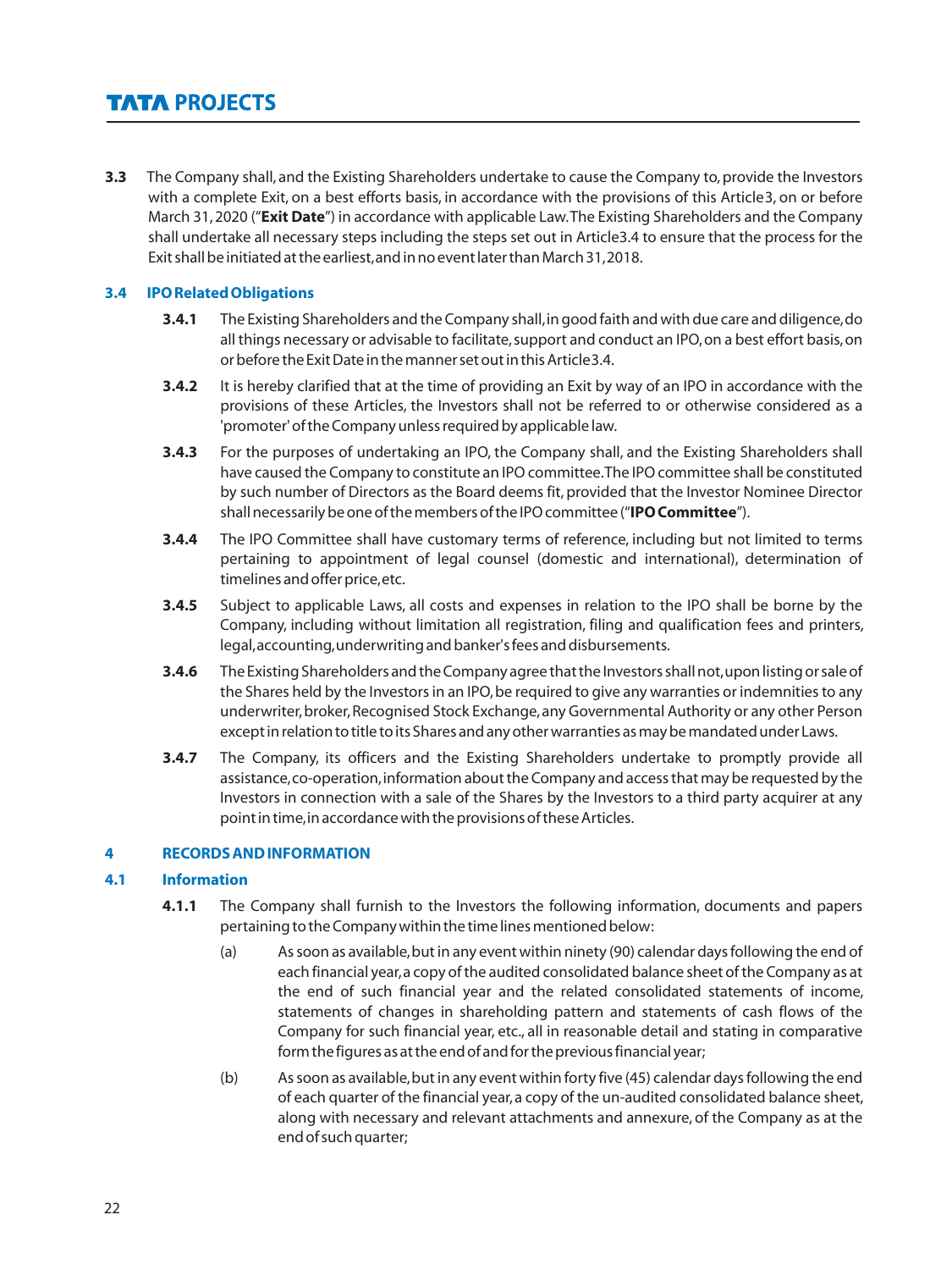

- (c) As soon as available, but in any event within thirty (30) calendar days following the end of each relevant meeting, copy of the duly signed minutes of the Board, committee and General Meetings;and
- (d) Management information system reports setting out a monthly assessment of the business of the Company,in the form to be agreed by the Company and the Investors post the Effective Date within fifteen (15) days of the month-end.
- **4.1.2** Without prejudice to the aforesaid, the Company shall, upon the request of the Investors' authorised representative and with prior written notice of seven (7) Business Days,provide:
	- (a) access to management personnel, subject to availability of such management personnel; and
	- (b) all information (financial or otherwise) and materials in respect of the Company,as may be reasonably required by the Investors' authorised representative, only to the extent such access and/or information is required by the Investors to undertake actions in compliance with applicable Law.

# **4.2 Obligations**

- **4.2.1** The Existing Shareholders and the Investors agree to provide, as and when requested by the Company,reasonable assistance and cooperation to the Company for enabling the Company to:
	- (a) make applications and obtaining all permits and consents,as may be required to be obtained by the Company in relation to its business in accordance with the Laws;and
	- (b) be in compliance with applicable Laws.
- **4.2.2** The Shareholders agree that the costs and expenses for the reasonable assistance and cooperation to the Company by the Existing Shareholders shall be borne by the Company.

## **5 MANAGEMENT OF THE COMPANY**

## **5.1 Board and committee constitution**

- **5.1.1** The Company will be managed and governed under the overall superintendence, direction and control of the Board of Directors ("**Board**") consisting of such number of Directors as may be decided by the Company from time to time in accordance with applicable Law and Article5.1.2.The Board shall exercise such powers as may be deemed necessary for ensuring highest levels of corporate governance with respect to the affairs of the Company.
- **5.1.2** On and after the Effective Date, the Investors shall be entitled to jointly, and not individually, nominate one (1) Investor Nominee Director and one (1) observer ("**Observer**") to the Board,so long as the total number of Non-Independent Directors on the Board do not exceed six (6). Any increase in the number of Non-Independent Directors beyond six (6) shall be undertaken in consultation with all Shareholders.The appointment of an Observer shall be undertaken by way of a written notification issued in that behalf jointly by the Investors to the Company, with copies thereof being delivered to the Existing Shareholders.The Company and the Existing Shareholders shall take requisite steps to ensure that the Observer nominated by the Investors shall be appointed at the earliest,once the written notification in this regard is issued by the Investors to the Company.
- **5.1.3** Investor Nominee Director and Observer shall not hold any beneficial interest or board or management position with a Prohibited Transferee. If any such interest arises at any time, the Investor shall replace the concerned Investor Nominee Director or the Observer promptly.
- **5.1.4** At least one Investor Nominee Director shall be appointed on Nomination and Remuneration Committee of the Board constituted by the Company.The Investors shall be entitled to nominate an Investor Nominee Director or the Observer appointed in terms of Article5.1.2, who shall be appointed in the capacity of an Observer to the Audit Committee constituted by the Board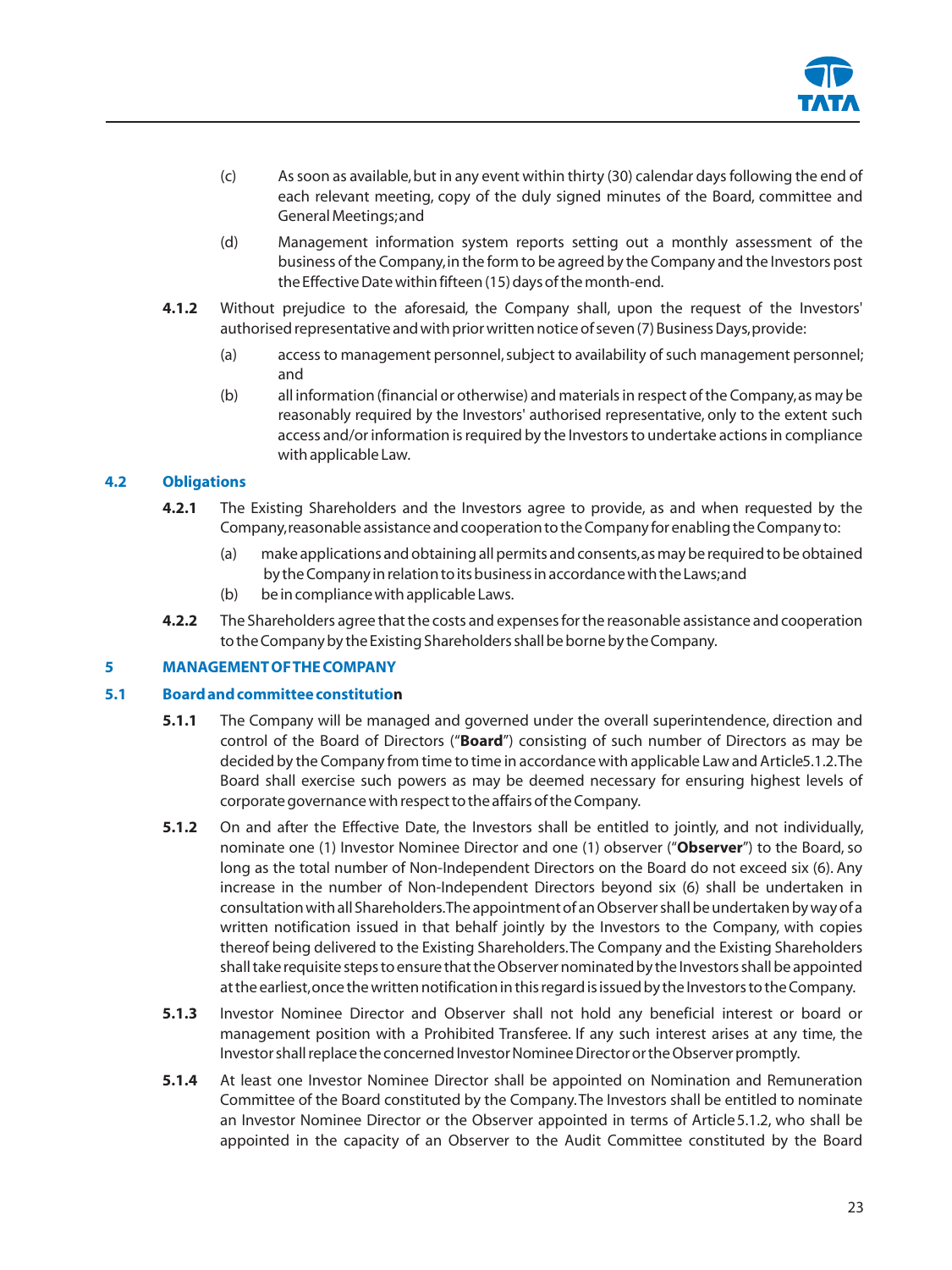("**Audit Committee Observer**"). The Observer and the Audit Committee Observer shall neither have a right to participate in discussions nor have a right to vote in meetings of the Board and/or Committees,held as per the provisions of these Articles.

- **5.1.5** The Existing Shareholders, subject to applicable Laws, will exercise their rights as Shareholders of the Company and do all such acts, deeds and things as may be deemed necessary to cause the appointment or re-appointment (as the case may be) of the individuals nominated,by the Investors, to the Board or any committee of the Board to the extent of the rights granted by these Articles.The Company shall ensure immediate compliance with the provisions of the Act, including filing of necessary forms with the Registrar of Companies.
- **5.1.6** An Investor Nominee Director may be removed from office should such a director act in violation of the code of conduct adopted by the Company and / or should he be disqualified to act as a director under the applicable provisions of the Act. Upon removal, the Investor Nominee Director shall be replaced by the Investors as per the provisions of Article5.1.2.
- **5.1.7** It is hereby clarified that the Investor's Nominee Director shall be a non-executive director and shall have no responsibility for the day-to-day management of the Company and shall not be liable for any failure by the Company to comply with applicable Law and shall not be an 'officer in default' (under the Act) or 'occupier' (of the Company's any of the premises) under applicable Law or any other similar obligation under any applicable Law, except to the extent such obligation or liability attaches to the Investor's Nominee Director under any mandatory provision of Laws (including due to any consent,connivance or similar act being attributed to the Investor's Nominee Director).

## **5.2 Removal and Replacement of Directors:**

- **5.2.1** No persons other than the Investors shall be permitted to remove or replace at any time and for any reason an Investor Nominee Director or Observer.
- **5.2.2** The Investors may require, by way of a joint written notice, the removal of the Investor Nominee Director,and nominate another individual as its Investor Nominee Director in his/her place,and the Existing Shareholders shall exercise their rights to ensure the removal and appointment as aforesaid. The Investors shall have the right to jointly remove the Observer and appoint another individual in his/her place by issuing a written notice to the Company, with copies thereof being delivered to Existing Shareholders.
- **5.2.3** In the event that the Investor Nominee Director retires by rotation in accordance with the provisions of the Act, the Existing Shareholders shall ensure and perform all acts including the exercise of the voting rights to ensure that such Investor Nominee Director is reappointed to the Board.

## **5.3 Board Meetings**

Save as otherwise provided in the Act, the Board shall meet at least once every calendar quarter and there shall be at least four (4) Board meetings in any calendar year (each meeting of the Board shall be referred to as a "**Board Meeting**").

# **5.4 Notice of Meetings of the Board**

At least 7 (seven) days' prior notice of every Board Meeting shall be given in writing to every Director and the Observer at his address as registered with the Company. Such notice shall be accompanied by the agenda setting out the business proposed to be transacted at the Board Meeting, along with all necessary written information;provided,a Board Meeting may also be called by shorter notice should the prior written consent of all of the Directors be provided for the same.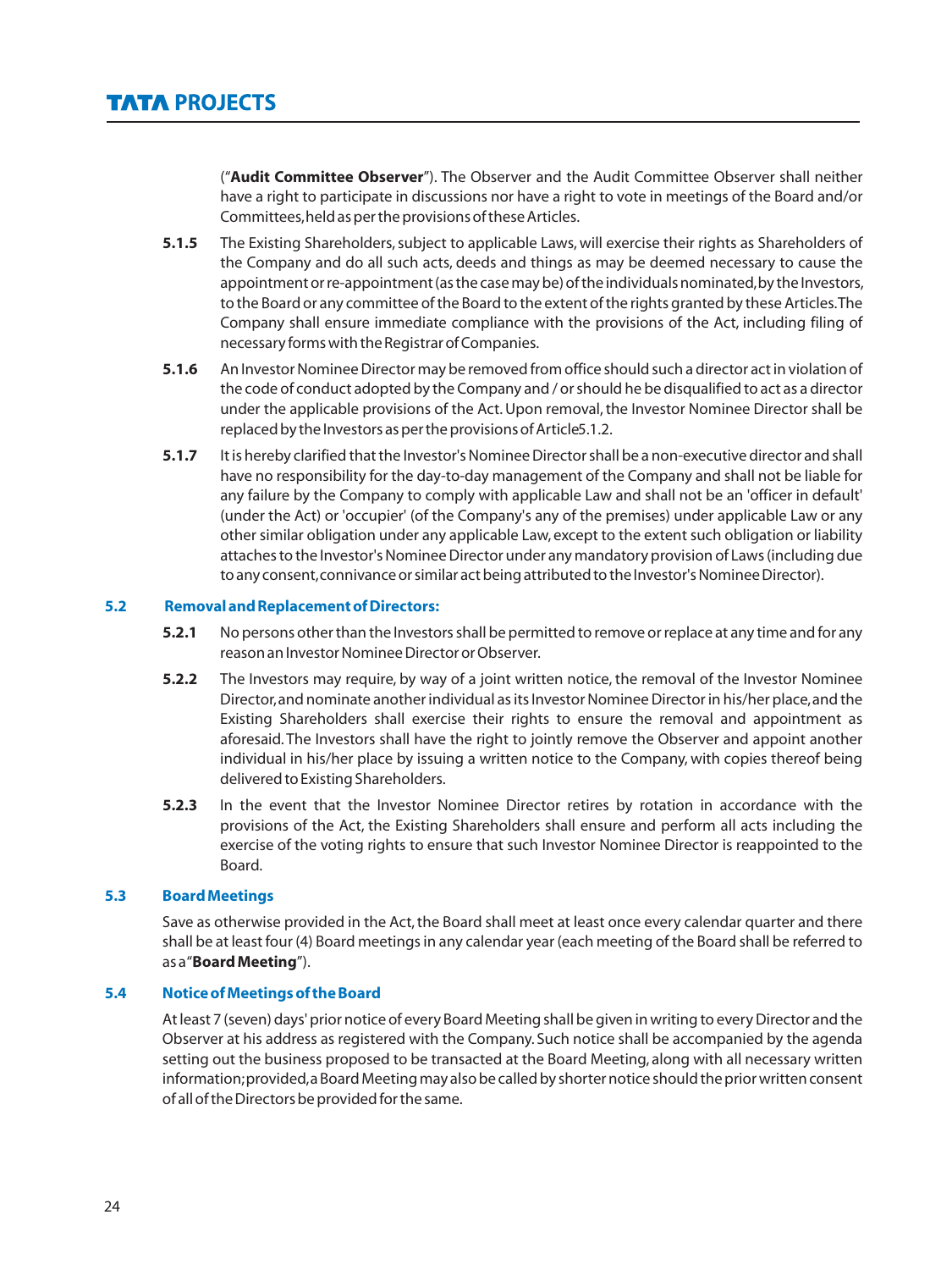

# **5.5 Participation by Video Conferencing**

- **5.5.1** The Directors and the Observer may participate in Board Meetings by telephone or video conferencing or any other means of contemporaneous communication,provided that each person taking part in the meeting is able to hear every other person taking part, throughout such meeting, and provided further that each Director and Observer must acknowledge his presence for the purpose of the meeting and any Director not doing so shall not be entitled to speak or vote at the meeting.
- **5.5.2** Subject to the same being permitted by applicable Law,and more particularly the provisions of the Companies Act, 2013 and the rules framed thereunder, Board Meetings may be held by telephone, video conferencing or any other means of contemporaneous communication. The quorum and other requirements applicable to Board Meetings as mandated under the Act and the Company's articles of association,shall continue to apply to such meetings.

## **5.6 General Meetings**

An annual general meeting of the Company shall be held in each calendar year and within a period of six (6) months from the end of the financial year of the Company.The Board shall provide the Company's previous financial year's audited financial statements to all Shareholders at least 21 (twenty-one) clear days before the annual general meeting of the Company is held, or at a shorter notice if approved by all the shareholders of the Company,to approve and adopt the audited financial statements.All other General Meetings,other than the annual general meetings,shall be extra ordinary general meetings of the Company.

## **5.7 Notice of General Meetings**

- **5.7.1** Prior written notice of at least twenty one (21) days for convening a General Meeting shall be given to all the Shareholders of the Company. A General Meeting may, however, be called by the Chairman on less than twenty one (21) days notice with the prior written consent of all Shareholders of the Company and in accordance with the provisions of the Act. Every notice (including the shorter notice)shall contain a statement of the business proposed to be transacted at such meeting along with an explanatory statement wherever required in accordance with the Act.
- **5.7.2** The Shareholders agree that at no General Meeting, any matter shall be discussed or approved/ resolved unless the same was contained in the notice of the General Meeting.

## **5.8 D&O Policy**

The Company shall maintain Directors' and officers' insurance policy cover for the Directors and Observers appointed in accordance with these Articles for a minimum amount of INR forty (40) crores.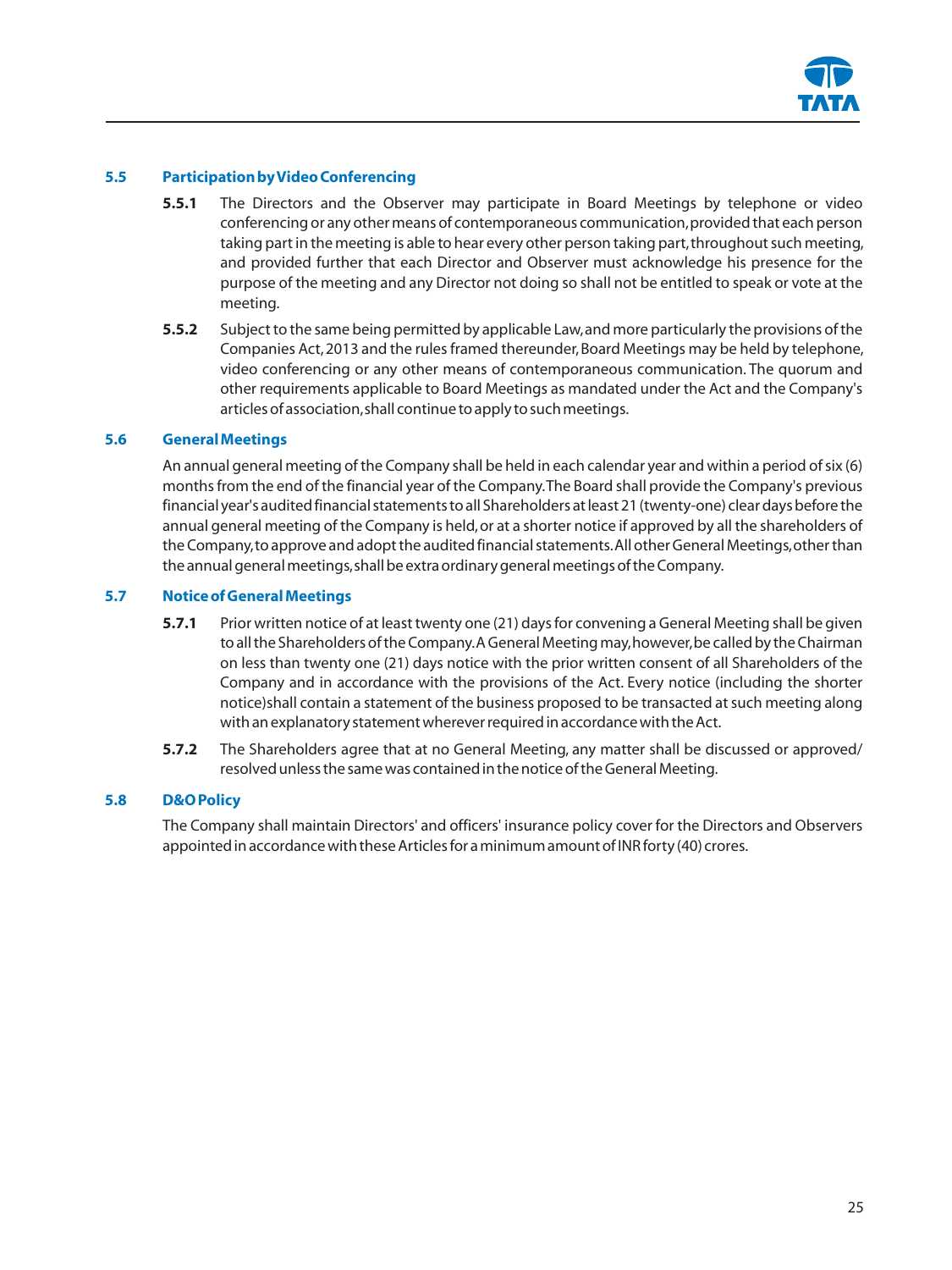# **ROUTE MAP TO THE VENUE OF 36th ANNUAL GENERAL MEETING**